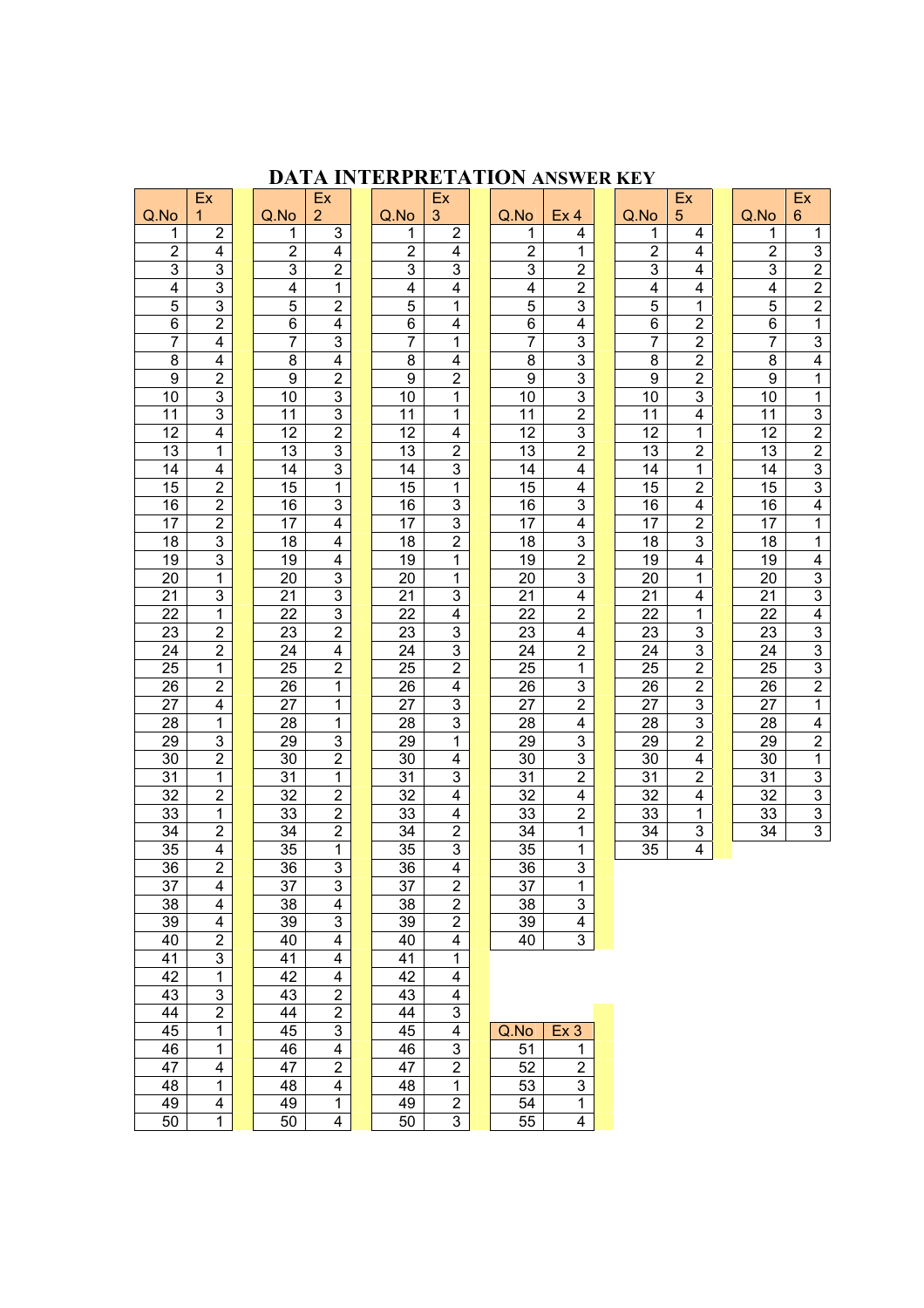# **EXPLANATIONS**

# **EXERCISE 1**

**Direction for Qs. 1 to 2** : Refer to the following data for the following solutions.

| 9   | 3   |         |   |                   |
|-----|-----|---------|---|-------------------|
| А   | В   | $(2)$ C |   |                   |
| (6) | (5) | $(7)$ D | 8 |                   |
|     |     | $(4)$ E | 4 | $(8)$ F 7 (1) G 2 |
|     |     |         |   | (3) H 5           |
|     |     |         |   | $(9)$ I 6         |
|     |     |         |   | $\sim$            |

∴E represents 4 and D represents 7 or 8.

**1.** (2)

**2.** (4)

**Directions for Qs. 3 to 7:** Refer to the following data for the following solutions.

Let 'x' people have high school education.

∴ 3x have middle school education and 7x have primary school education.

Also as all and middle school educational people have primary school education and all high school educated people have middle school education, number of people in Category  $I = 4x$ , Category  $II = 2x$ , Category  $III = x$ .

∴Number of people Category I and II, who do not play any game = x and x/2 respectively.

∴Number of people playing only hockey = Number of people playing only football.

$$
=\frac{3x-2}{2}
$$
 and 
$$
\frac{\frac{3x}{2}-2}{2} = \frac{3x-4}{4}
$$
 respectively

Also number of people in category III playing only hockey =  $\frac{x-6}{2}$  = 5 =  $\Rightarrow$  x = 16.

- **3.** (3)  $3x = 48$  people have middle school education.
- **4.** (3) Number of high school education who do not play football =  $5 + \frac{x-6}{2} = 10$ .
- **5.** (3) Number of people having middle school education but not high school education who

play only football =  $\frac{x-6}{2} = 11$ .

- **6.** (2) Number of such people = Number of people having primary school education - No. of people having middle school education =  $7x - 3x = 4x = 64$ .
- **7.** (4) Number of educated people playing football only = 39. Number of educated people playing hockey only = 39. ∴Number of an uneducated people playing football =  $90 - (39 + 5) = 46$  and number of uneducated people playing hockey  $= 60 - (39 + 5) = 16$ . Out of these 2 play both games. ∴ No. of uneducated people playing at least one game =  $46 + 16 - 2 = 60$ . No. of uneducated people =  $200 - 7x = 200 - 112 = 88$ . ∴ 88 – 60 = 28 uneducated people do not play any game.
- **8.** (4) Right turns: Actual letter  $-2$ , 2 left turns : Actual letter  $+2$ A (inner) :  $8$ ; P (outer) :  $R$ ; P (inner): N; L (outer) : N; E (inner) : C ∴ APPLE would be coded as 8RNNC.
- **9.** (2) Total alphabets + number on a wheel =  $26 + 10 = 36$  per wheel Total combinations =  $(36 \times 36) - 1 = 1295$  (one is where all wheels are aligned)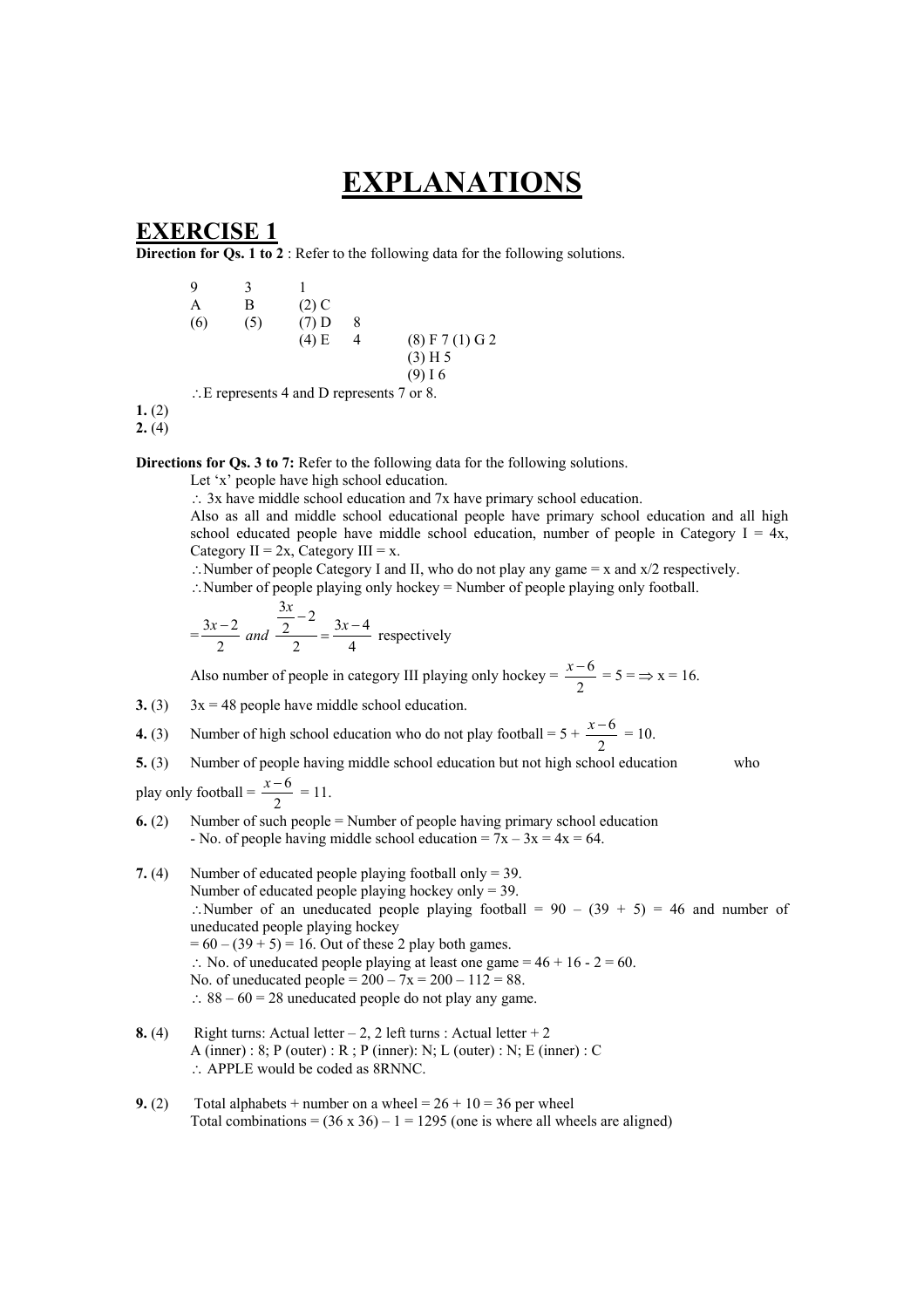- 10. (3) 4 combinations possible : Inner L, Outer L, Inner R, Outer R, Inner L, Outer R and Inner R, Outer L. Translate HOCJ9 back in each of the four above, and the only one which would reproduce an English an English word (INDIA) is inner R, outer L.
- **11.** (3) From the given options, only (3) i.e. BEF are logically related.
- **12.** (4) Statements BAE are logically related. Hence this is the answer.
- **13.** (1) By combining Statements B and D, we can deduce the statements E. Hence BDE are logically related.
- **14.** (4)
- **15.** (2) It is given that, Blunders committed by Idiots  $(I) = 2$  (Dumbos) ......(i) Blunders committed by Fools  $(F) = 3$  (Idiots) and ………. (ii) Blunders committed by Morons  $(M) = 4$  (Fools) ………… (iii) As, Fools commit 1200 blunders, hence Moron commit 4800 blunders, Idiots, commit 400 blunders  $\&$  Dumbos commit 200 blunders from (i), (ii)  $\&$  (iii). Hence total numbers of blunders committed =  $1200 + 4800 + 400 + 200 = 6600$ .
- **16.** (2) The population in each group =  $\frac{400}{4}$  = 100

Let us assume that if Dumbos commit the lest number of blunders i.e. 1, hence blunders committed by Dumbos group =  $1 \times 100 = 100$ . Note: Others may & may not commit blunders. Hence (2).

**17.** (2) As the population is same in each groups, hence Dumbo's population =  $\frac{400}{4}$  = 100.

As every Dumbo commits the same number of blunders as every other Dumbo, so total blunders committed by Dumbos =  $3 \times 100 = 300$ . Now using equations as shown in Q. 135, Blunders committed by Idiots, Fools & Morons are respectively 600, 1800 and 7200. ∴Total number of blunders of the day =  $300 + 600 + 1800 + 7200 = 9900$ .

**Direction for Qs. 18 to 20**: *Refer to the following data for the following solutions.*  Equation

 Salary = n2 + 2 where n > 1 ………….. (1) Expenses =  $2n + 1$  where  $n \ge 1$  … .......... (2) Saving = n2 – 2n + 1 where n > 1 ………….. (3)

- **18.** (3) Putting the value of savings in equation (3),  $100 = n^2 2n + 1 \Rightarrow n^2 2n 99 = 0$ , we get n = 11. Hence the savings would exceed Rs.  $100$  on  $12<sup>th</sup>$  day.
- **19.** (3) Putting the value of n in eq.<sup>n</sup> (1) Salary =  $n^2 + 2$ When  $n = 6000$  Salary = Rs. 36000002 When  $n = 6001$  Salary = Rs. 36012003 ∴Increase in salary =  $36012003 - 36000002 =$  Rs. 12001. Thus he will have to remain in his job for minimum 6001 days to break the record.
- **20.** (1) Putting different values of n starting from 1 in eq<sup>n</sup> 3 and adding all the savings up to  $11<sup>th</sup>$  day, Total saving = Rs. 385, so on  $11<sup>th</sup>$  day they will buy a first fixed deposit.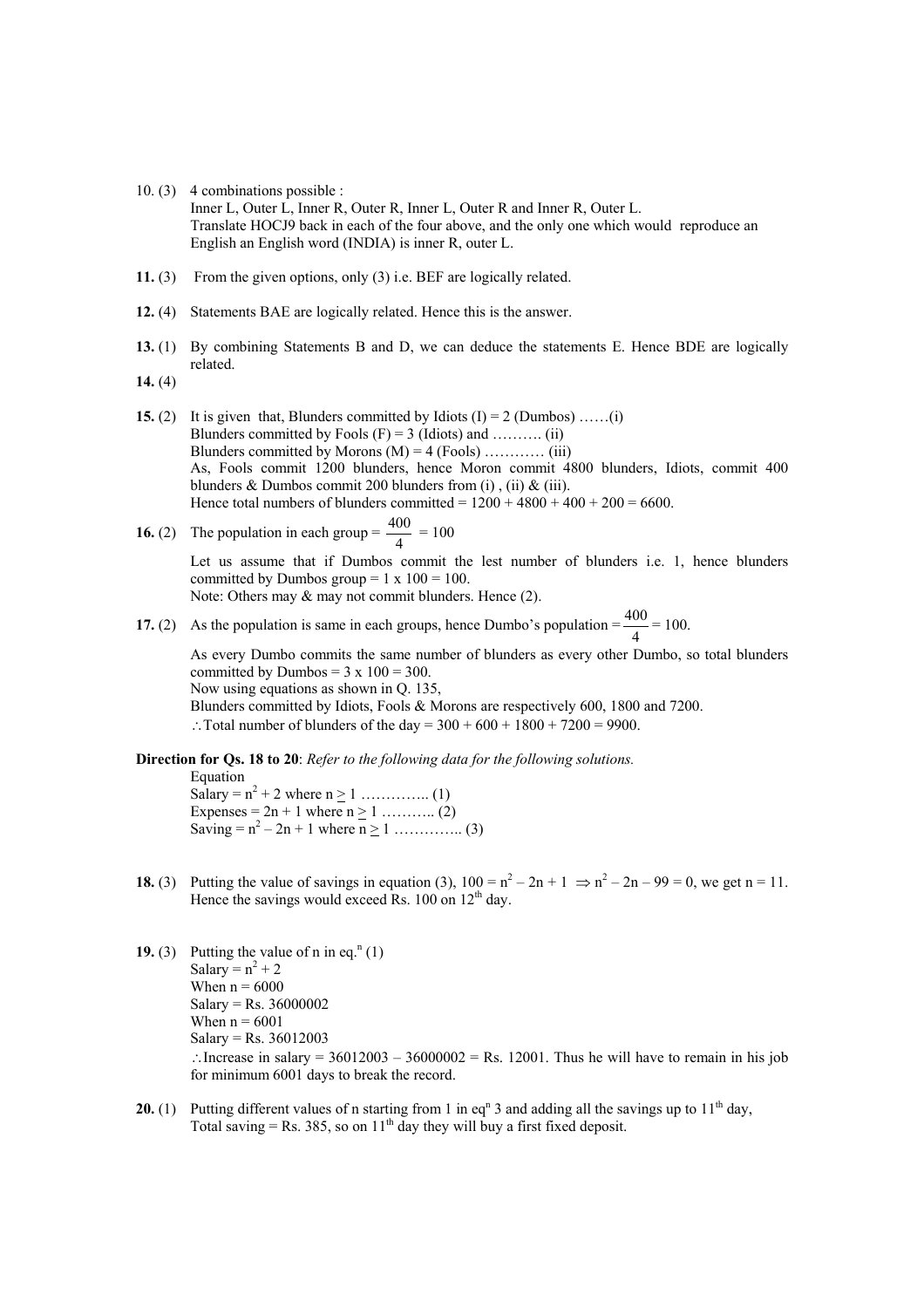**Direction for Qs. 21 to 25** : *Refer to the following table for the following solutions*.

|                         | <b>MAYFLOWER</b> | <b>LITTLEFLOWER</b> |
|-------------------------|------------------|---------------------|
| CUTTING                 | 20 mins          | 30 mins             |
| <b>STITCHING</b>        | 60 mins          | 60 mins             |
| <b>STITCHING BUTTON</b> | 15 mins          | 30 mins             |
| AND BUTTON HOLES        |                  |                     |

The time given in the table is for per uniform to be stitched.

- **21.** (3) No. of working hours for each person = 10 hour ∴Total time available for cutters in a day = 20 hours = 1200 mins. Max. No. of uniform that 2 cutters can cut for Little Flower in a day  $= 1200/30 = 40$ Time required for stitching 40 uniform =  $40 \times 60 = 2400$  min and Alord has 5 tailors for stitching that means the Total available time is  $(5 \times 10 \times 60) = 3000$  mins. Hence maximum number of Little Flower uniforms can be completed in a day  $= 40$ .
- **22.** (1) To complete 20 Little Flower uniforms,
	- Time consumed by Cutters =  $20 \times 30 = 600$  mins Time consumed by Tailors =  $20 \times 60 = 1200$  mins Time consumed by Assistants =  $20 \times 30 = 600$  mins Time available for Cutters  $= (1200 - 600) = 600$  mins Time available for Tailors =  $(3000 - 1200) = 1800$  mins Time available for Assistant =  $(1200 - 600) = 600$  mins Max. No. of uniform that 2 cutters can cut for May Flowers uniform in a day  $= 600/20 = 30$ Time required to stitch 30 uniforms =  $(30 \times 60)$  = 1800 min and is exactly equal to the time available for tailors. Hence No. of Mayflower uniform that can be completed on that day is 30.
- 23. (2) (1) To complete 30 Little Flower uniforms. Time consumed by Cutters =  $(30 \times 30)$  = 900 mins Time consumed by tailors =  $(30 \times 60)$  = 1800 mins Time consumed by assistants =  $(30 \times 30) = 900$  mins Time available for cutters  $= (1200 - 900) = 300$  mins Time available for tailors =  $(3000 - 1800) = 1200$  mins Time available for Assistant =  $(1200 - 900) = 300$  mins As they are not working in this available time it is the idle time. Hence total man hours that are idle =  $(300 + 1200 + 300) = 1800$  mins = 30 hours.
- **24.** (2) Hiring one more assistance increases the time available for stitching buttons and button holes. Max. No. of uniform those cutter can cut for Mayflower in a day =  $1200/20 = 60$ Time required by Tailors to stitch 60 uniforms =  $(60 \times 60)$  = 3600 mins, whereas time available is 3000 mins only. Hence maximum No. of uniform that can be stitched in a day =  $3000/60 = 50$ Time consumed by assistant to stitch buttons to 50 uniform  $= (50 \times 50) = 750$  mins Time available for assistant =  $(3 \times 10 \times 60) = 1800$  mins. Hence 50 uniforms can be completed in a day.
- **25.** (1) Max. number of uniforms that can be cut by those 2 cutters in a day for MayFlower is 60. And the buttons and buttonholes can be easily stitched by the 2 assistant for these 60 uniforms in a day in the time available for them. While 5 tailors can stitch only 50 uniforms in the available time. Hence, A lord will hire 1 tailor to get maximum increase in production capacity in a day.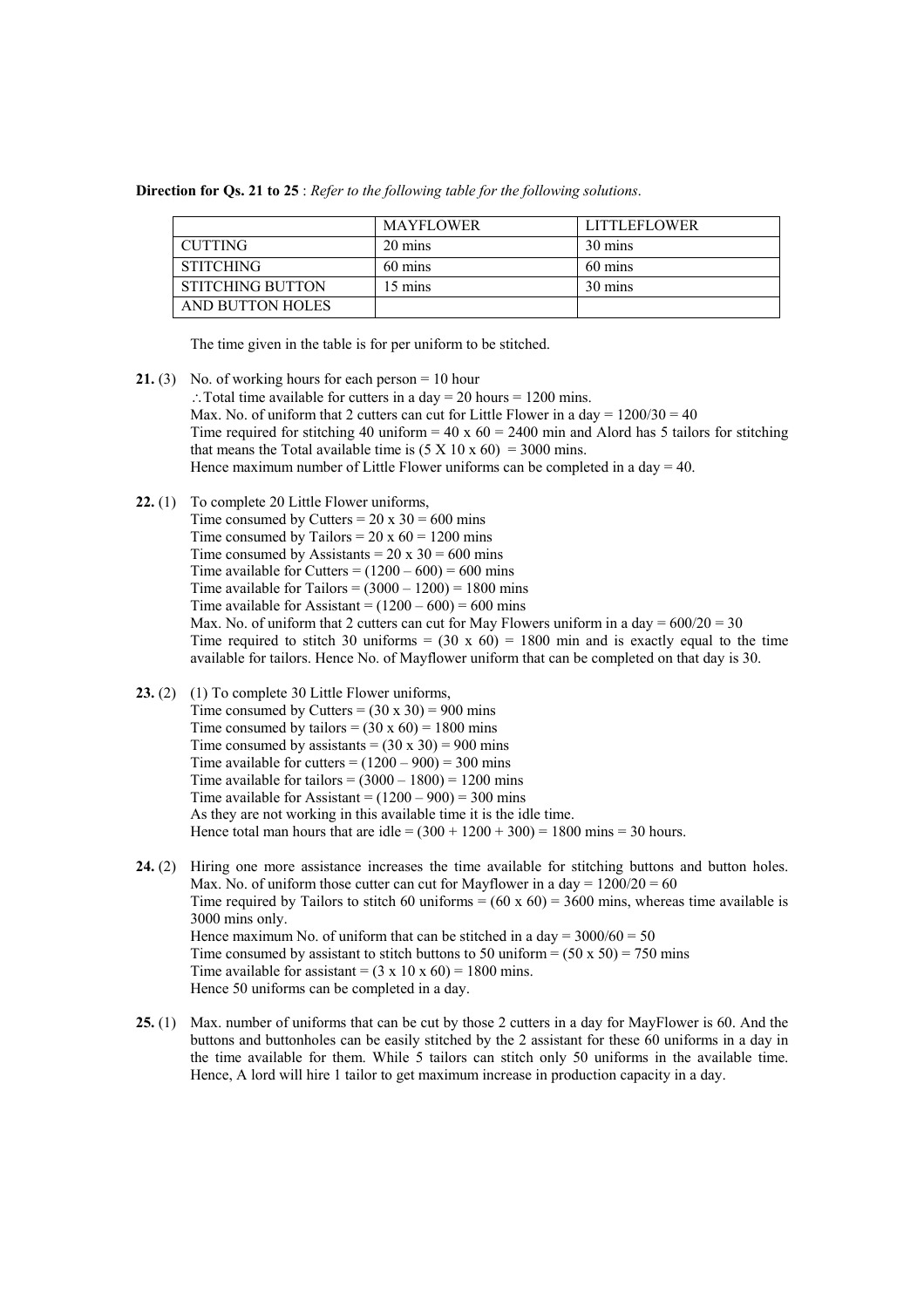26. (2) From statement A alone  $4n + 48 = 10<sup>2</sup>$  $4n = 52$ n= 13 A alone is sufficient. From statement B alone: Numbers whose squares lie between 150 and 250 are 13, 14 and 15 Among these A, only 13 is a prime number. :. B alone is sufficient.

- **27. (4)** Even upon using both the statements we can only conclude that two of the opposite sides are parallel and sum of 2 angles is 180°. In order to conclude that ABCD is a rectangle which is also a cyclic quadrilateral we also need to know whether the opposite sides are equal in length.
- **28. (1)** From A  $(n - 3) (n - 2) = 0$  $n = 2$  or 3 ∴A alone is not sufficient From B Only for  $n = 2$  $1 = 0! = 1$  $(2 - 2)!$ 2  $(n-2)!$  i.e.  $\frac{2!}{n}$ 2  $n!$  = (n – 2)! i.e.  $n!$  = (2 –

B alone is sufficient.



profit % is 35% (i.e.  $10+25 \implies$  profit = Rs.35 From B Mankup% =  $80\%$  $\Rightarrow$  profit % = 1/5 x 80 = 16%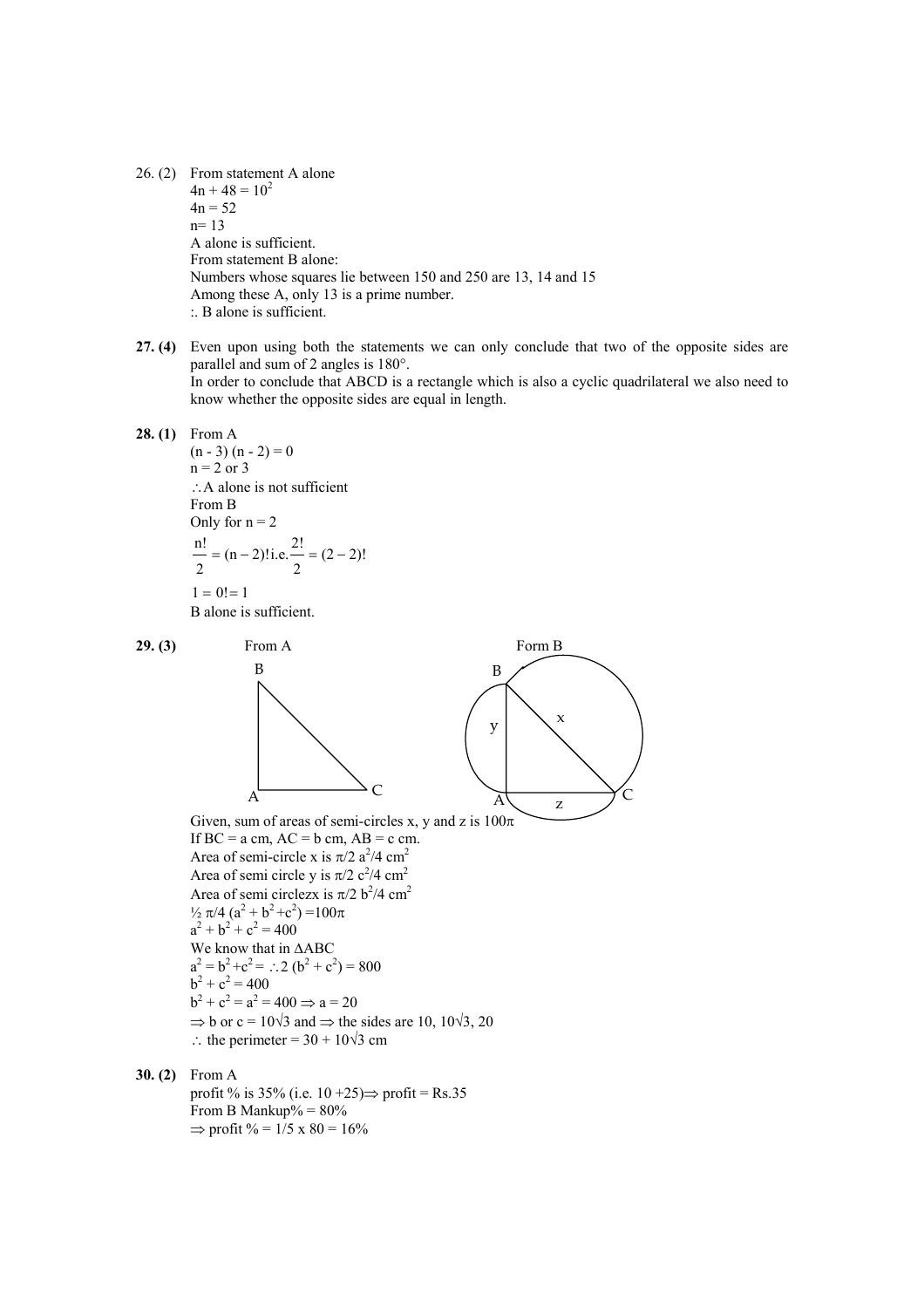profit =  $Rs.16$ ∴ Either statement is sufficient

**31.(1)** From A alone.

Tram A takes 30 seconds to cross tram B if it were stationary. Either the trains were moving in the same directions where the speed of train A is greater than the speed of the tram *B* or the trains are moving in the opposite direction.

If they the trains were moving in the opposite direction, A would have taken less than 30 seconds to cross B.

Therefore the trains are moving in same direction and the speed of the train B = 90 –  $\frac{756}{100} \times \frac{1}{100}$ ⎠  $\left(\frac{750}{22} \times \frac{18}{7}\right)$  $-\left(\frac{750}{32} \times \frac{18}{5}\right)$ 32  $90 - \left(\frac{750}{100}\times\frac{18}{100}\right)$ 

B alone is not sufficient.

**32.(2)** From statement A

only 11 is the two digit prime which satisfies the condition. i.e.  $11^2$  = 121  $11<sup>3</sup> = 1331$ From statement B only 9 is such number when  $9^2 = 81$  and  $8 + 1 = 9$  $9^3$  = 729 and 7 + 2 + 9 = 18

**33. (1)** From A

n can take negative values for which 3  $10^{n} + 5$ 

is not an integer and for positive values of n,  $10^{n} + 5$  will result in a number which has the sum of its digits equal to 6 which is a multiple of 3,

∴ 3  $\frac{10^n + 5}{10^n}$  is an integer if n is positive

From A, n can be negative or positive

From B, n can be only positive and hence 3  $\frac{10^n + 5}{\text{s}}$  is an integer.

**34. (2)** From statement A alone,

A worked for 14 ½ days and B worked for 14 days, so they together will be able to finish the work in less than 14½ .

So A alone is sufficient.

From statement B alone,

When the slower person starts the work, the work takes 29 days. So, when the faster person starts the work, the work would be completed in less than 29days.

So, they together need less than 29/2 days to complete the work.

So B alone is sufficient.

 **35. (4)** From statement A alone, two cases are possible

### **Case 1**

The two trains are travelling in the same direction. In this case, the speed of train B must be more than that of train A.

**Case 2** 

The two trains are travelling in the opposite direction In this case, if speed of train  $B = 60$  km/hr time taken to cross each other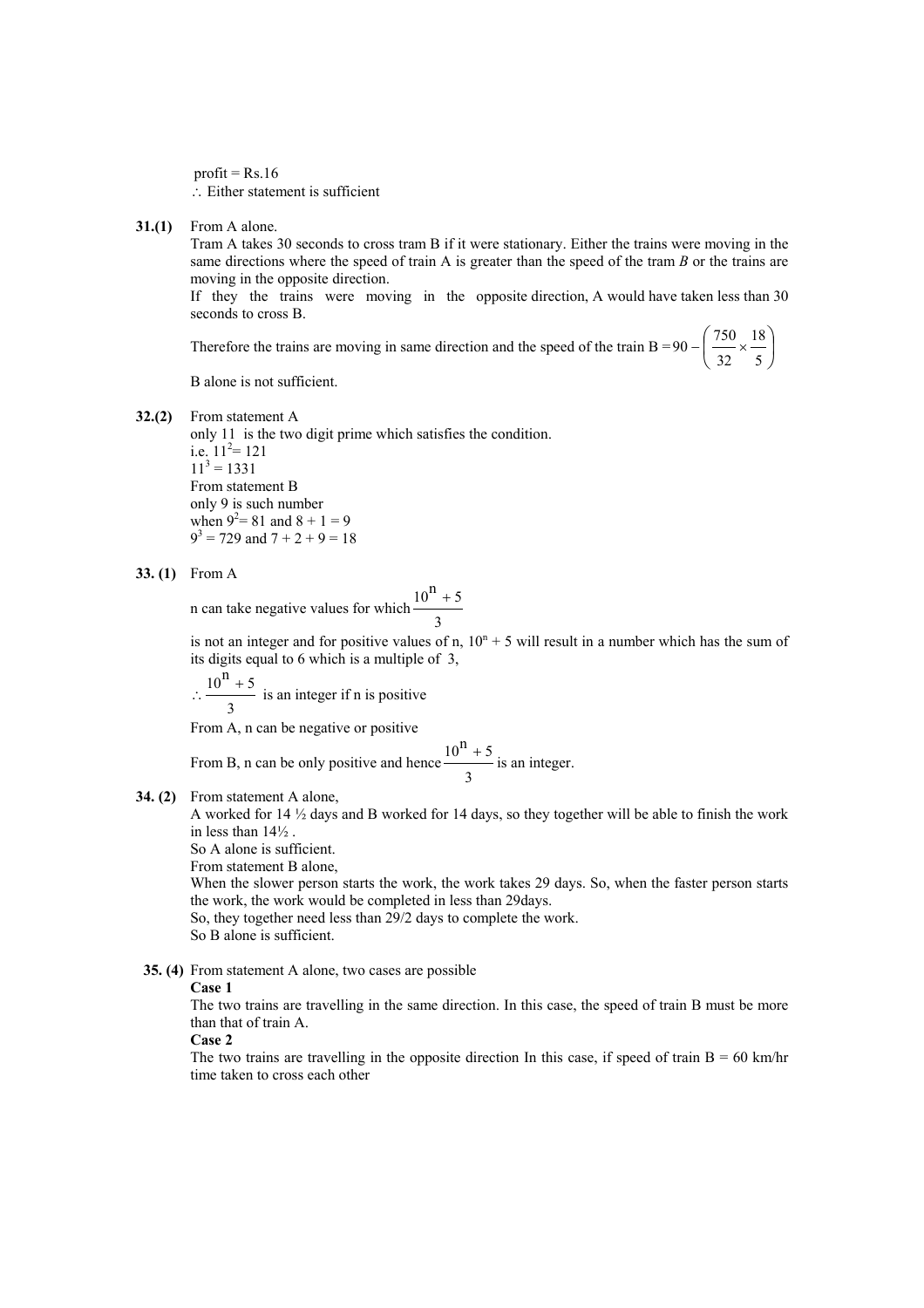$$
= \frac{750}{(60+60)\times\frac{5}{18}} = 22.58
$$

∴Speed of train B must be greater than 60 km/hr i.e. greater than speed of train A. Since both the cases are possible, nothing can be concluded. even after using statement B, both cases remain.

**36.(2)** Number of Maruthi cars sold in 1 994 = 40% =1000,000 Number of Fiat cars sold in 1994 » 20%  $= 500,000$ 

37. (4) Fit in 1995 
$$
\rightarrow
$$
 1125 $\left(\frac{30}{40} \times 1500\right)$   
Fit at in 1996  $\rightarrow$  818 $\left(\frac{15}{55} \times 3000\right)$   
Fit at in 1997  $\rightarrow$  1167 $\left(\frac{35}{45} \times 1500\right)$ 

Ambassador in 1997  $\rightarrow$  334 Ambassador in 1998  $\rightarrow$  423 On observation we can see that all the statements are true.

### **38.(4)** Choice A is false

Number of cars sold by Fiat in 1994 (in thousands)

 $\times \frac{100}{100} \times 1000$ 40 100 100 20 Number of cars sold by Fiat in 1 996 (in thousands) 7  $2000 = \frac{100}{ }$ 70 100 100  $\frac{5}{2}$   $\times \frac{100}{2000}$   $\times 2000$  = ∴% decrease is close to 71 % Choice (2) is false

Although percentage share is same for the two years, the total production is different. Choice (3) is false. The increase in total production is from 1500 to 3000, which is exactly 100%

- **39.(4)** Ford Escort in 1995  $\rightarrow$  750 Ford Escort in 1996  $\rightarrow$  272.7 Ford Escort in 1997  $\rightarrow$  333.3 Ford Escort in 1998  $\rightarrow$  285.7
- **40.(2)** Total number of cars sold in
	- 1995  $\rightarrow$  1500 x 100/40
	- 1996  $\rightarrow$  3000 x 100/55  $\rightarrow$  Maximum
	- $1997 \rightarrow 1500 \times 100/45$
	- $1998 \rightarrow 2000 \times 100/70$

### **Solutions for questions 41 to 45:**

Originally money realised by sales =  $10 \times 50000 = 5,00,000$ Money realised from (3)  $= 5.00,000 - 0.5 \times 0.4 \times 5,00,000 = 4,00,000$ Money realised from (2)  $= 5,00.000$  [0.1 x 0.5 + 0.2 x 0.5 + 0.1 x 0.4] - 2,00,000 + 5,00,000 = 3,95,000 Money realised from  $(1)$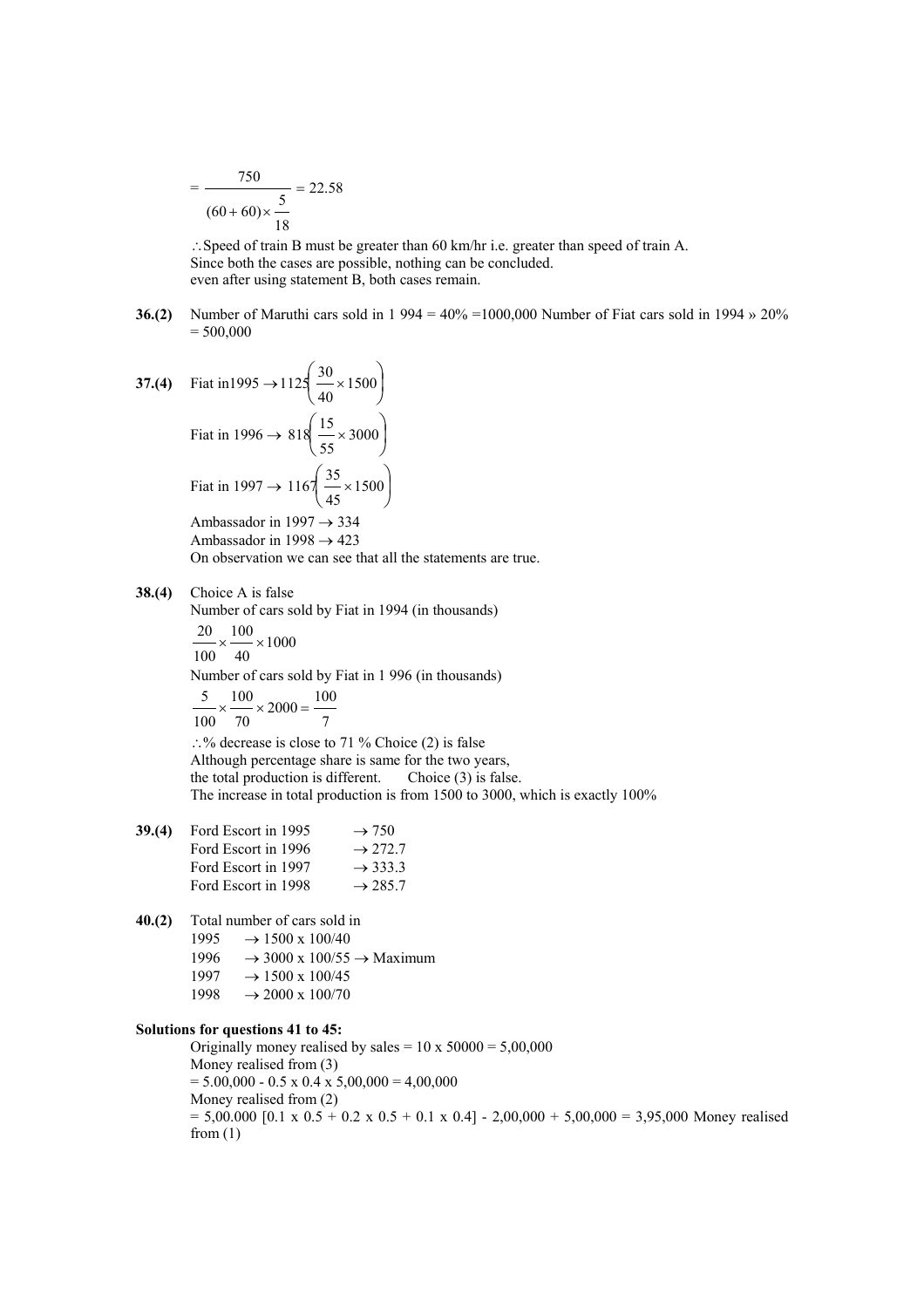$= 0.5 \times 50000$  [1 + 0.5 x 0.3 + 0.5 x 0.2 ] = 3,12,500

- **41. (3)** Hence the most profitable option would be to remain silent.
- **42. (1)**
- **43. (3)** Loss = 5,00,000-3,12,500= 1,87.500.
- **44. (2)** As calculated above, it is Rs.3.95,000
- **45. (1)** Net revenue from course  $2 = 3.95$  lakhs
	- Net revenue from course  $3 = 4.00$  lakhs
	- ∴Rs.5000 less

## **For answer to questions 46 to 50:**

| <b>Production</b> | Total cost= Fixed cost+ Variable cost |        |        |  |  |  |  |
|-------------------|---------------------------------------|--------|--------|--|--|--|--|
|                   | Plan 1                                | Plan 2 | Plan 3 |  |  |  |  |
| 1000              |                                       |        |        |  |  |  |  |
| 2000              |                                       | 3.5    | 4.5    |  |  |  |  |
| 3000              |                                       |        |        |  |  |  |  |
| 4000              |                                       |        | 5.5    |  |  |  |  |
| 5000              | 5.5                                   | 6.5    | h      |  |  |  |  |
|                   |                                       |        |        |  |  |  |  |

Now all the questions can be answered.

**46.** (1) **47.** (4) **48.** (1) **49.** (4) **50.** (1)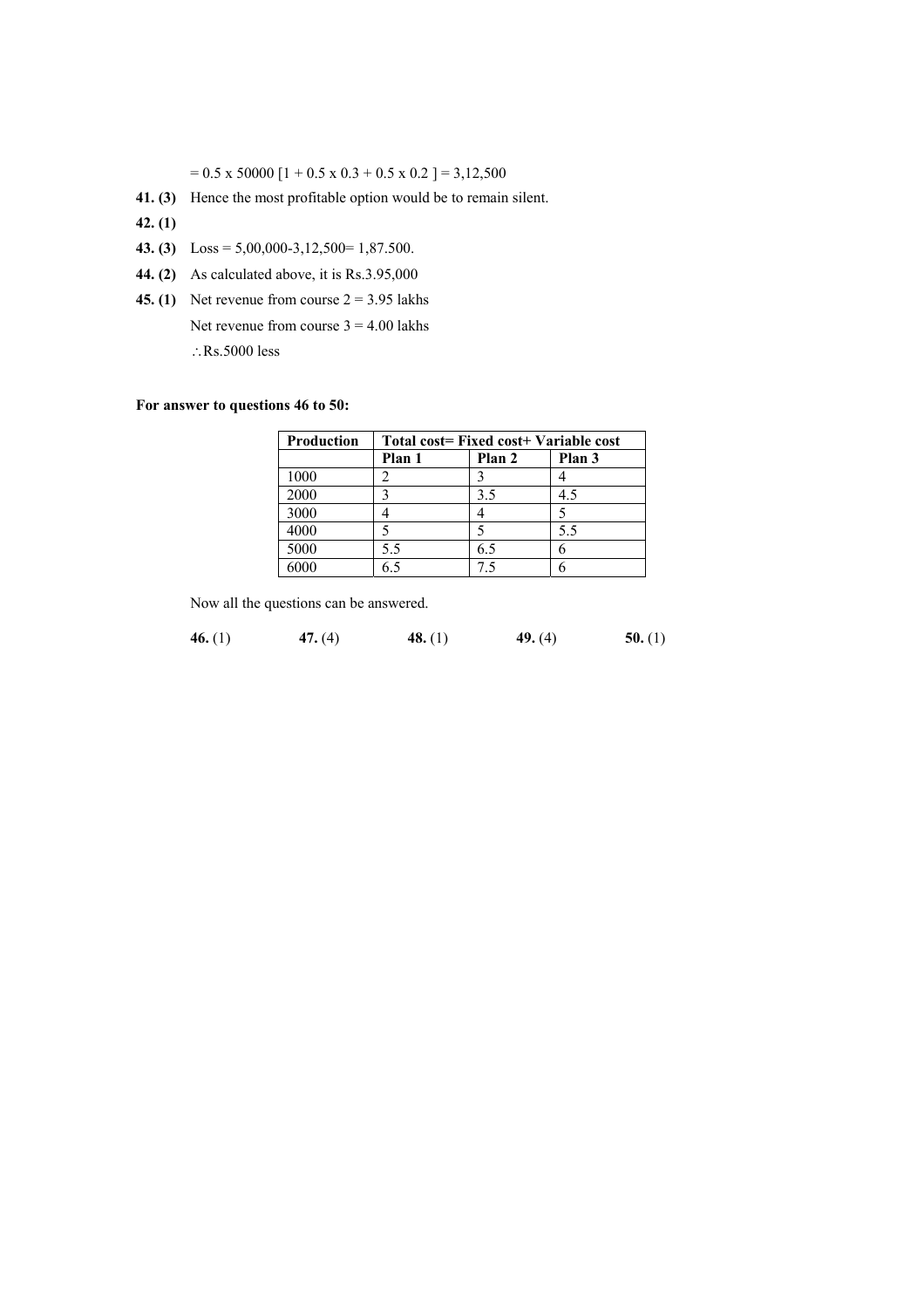# **EXERCISE 2**

**Direction for Qs. 1 to 5:** Refer to the following information the following solutions.

From clues I & III we can conclude that B is always present and one only one of A & C is always present. Also note that when D goes than the only combination possible agents is D-E-G and from clues IV, in such a case A should be included.

- 1. $(3)$
- **2.**  $(4)$
- **3.** (2) From clues IV & VI we conclude that  $F G H$  are the recruitment agents that should be included. Hence only one combination is possible.
- **4.** (1)
- **5.** (2) From previous solutions we know that F, G and B all can go with C,

**Directions for Qs. 6 to10 :** Refer to the following table for the following solutions.

The following table gives the moves that can be made for the mentioned conditions. The underlined positions indicate your position after n<sup>th</sup> move.

| Move            | <b>Minimum Score</b> | <b>Maximum Score</b> | Reaching 5 O'clock |
|-----------------|----------------------|----------------------|--------------------|
| 0 <sup>th</sup> | $1 = 1$              | $1 = 1$              |                    |
| 1 <sup>st</sup> | $7 - 4 = 3$          | $12 - 2 = 10$        | <u>12</u>          |
| 2 <sup>nd</sup> | $-4=3$               | $11 - 2 = 9$         | 11                 |
| $3^{\text{rd}}$ | $2 = 2$              |                      |                    |
| $4^{\text{th}}$ |                      |                      |                    |
| Total           | 3                    | 20                   |                    |

**6.** (4)

**7.** (3)

**8.** (4) By moving a step anticlockwise in the first move, you reach at 12 O'clock. From here you can reach

(1) 10'O Clock through 12 – 11 - 10 (2) 5 'O clock through  $12 - 6 - 5$ 

(3) 7 'O Clock through  $12 - 6 - 7$ .

But you cannot reach 6 'O Clock.

**9.** (2)

**10.** (3) Your mother's husband ⇒ your father. Your father's sister ⇒ your aunt. So, the lady's aunt is the man's aunt ⇒ the man and the lady are brother and sister.

**11.**(3) M is the maternal uncle of R means m is the brother of R's mother (say K) i.e.,  $M + K - R$ .

### **Direction for Qs. 12 to 13** : *Refer to the following information for the following solutions.*

We are given that A visited at 8 O'clock. Now from III we conclude that A visited at 8 p.m. Now from I we concluded that B has to visit at 9 a.m. otherwise nobody will be able to visit in between A & B. Now if D were to visit at 11 p.m. then condition IV will get violated hence we concluded that D visited at 11 a.m. and C visited at 10 p.m. From here all the questions are answered.

- **12.** (2)
- **13.** (3)
- **14.** (3) As  $X^2Y^3 = 8$ , either X or Y or both are fractional. From statement B, we get that X is rational.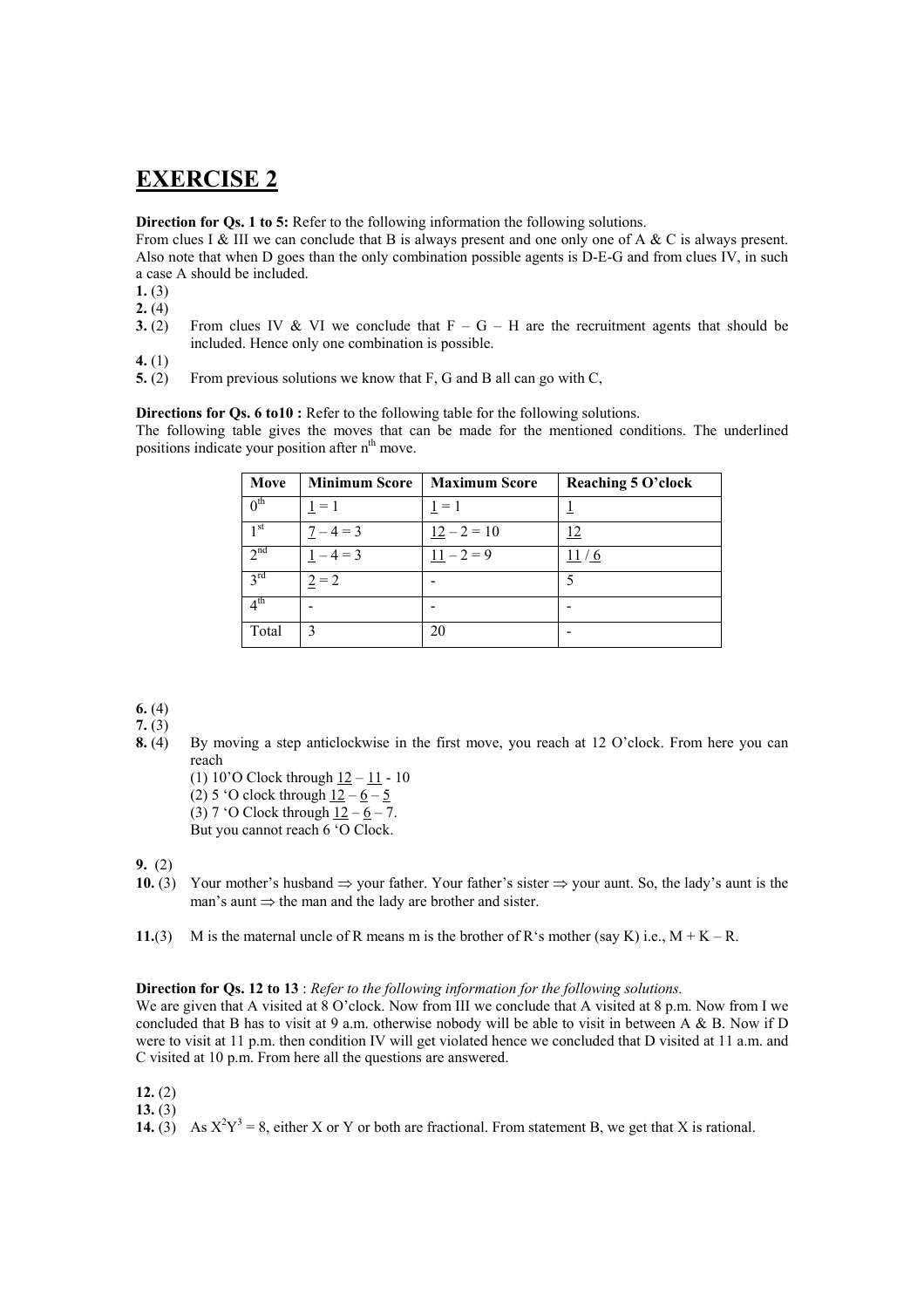Therefore, X2 is either and integer or a fraction. Therefore,  $X^2 = \frac{8}{\pi^3}$ γ will either be an integer or a fraction, So either X or Y is a fraction.

**15.** (1) Statement A alone is sufficient to say that B is not prime. However, statement B alone is not sufficient.

- **16.** (3) From statement A we can conclude that 3x is even. As y is an integer (by virtue of it being odd) from statement B, we can conclude that 10y is even. The sum of two even numbers will be even.
- **17.** (4) From statement A we cannot conclusively state which of the three is largest as they could all be positive or negative. From statement B we know that xyz is positive as  $xyz - y^2$  (as  $y^2$  will always be positive for real values of y) is positive. This is possible in two cases, I. All of x, y and z are positive in this case z is the greatest II. Y is negative and one of x and z is negative. Hence we cannot conclude even if we combine the two statements.
- **18.** (4) From both the statements we know the ratio of the speeds and the times at which they met. Without knowing the distance between the two cities X and Y, we will not be able to find out the speed of L or M.
- **19.** (4) Those S which are M are not P. Hence some S are not P.
- **20.** (3)
- **21.** (3) Those 'M' are not 'P' are 'S' because all 'M' are 'S'
- **22.** (3) Important link here is 'could'.
- **23.** (2)
- **24.** (4) Because the minority might consist of thousand of people, the opposition might not be inconsistent with the speaker's remarks.
- **25.** (2)
- **26.** (1) Since the number of persons per household can be assumed to be a constant, the ratio of x1 to x2 is the same as the ratio of the number of property crimes per1000 households in 1975 to that in 2000.

This value is  $\frac{1}{2} = 3 : 1$ 180  $\frac{560}{1}$  = 3 : 1.

- **27. (1)** Let the number of households in thousands be T1 in 2000 and T2 in 2050. The total number of property crimes in 2000 is, therefore,  $T1 \times 180$ . This will reduce to  $T1 \times 180 \times 0.71 \times 0.71$ . The number of property crimes per thousands households in 2050 is, therefore,  $T1 \times 180 \times 0.71 \times$  $0.71/T2$  Since the number of persons per households remains constant, the ratio of T1/T2 is the same as the ratio of the populations. The ratio of the populations is  $(157+2.3 \times 50)/(157 +2.3 \times$ 100). The required answer comes out to be approximately 63.
- **28. (1)** Let x be the number of aggravated assaults per thousand population. The number of robberies is x – 1.8 and the number of simple assaults is 3x. From the graph, we get the sum of all the three as 27. Hence  $x - 1.8 + x + 3x = 27$ , giving  $x = 5.76$  and  $x - 1.8 = 3.96$ . The total number of robberies is, therefore,  $(3.96/1000) \times (1.57 + 2.3 \times 50) \times 10^6 = 1.1 \times 10^6$ .
- **29. (3)**
- **30. (2)** The number of property crimes in 2000 was 180 × H where H is the number of households in the thousands in 2000.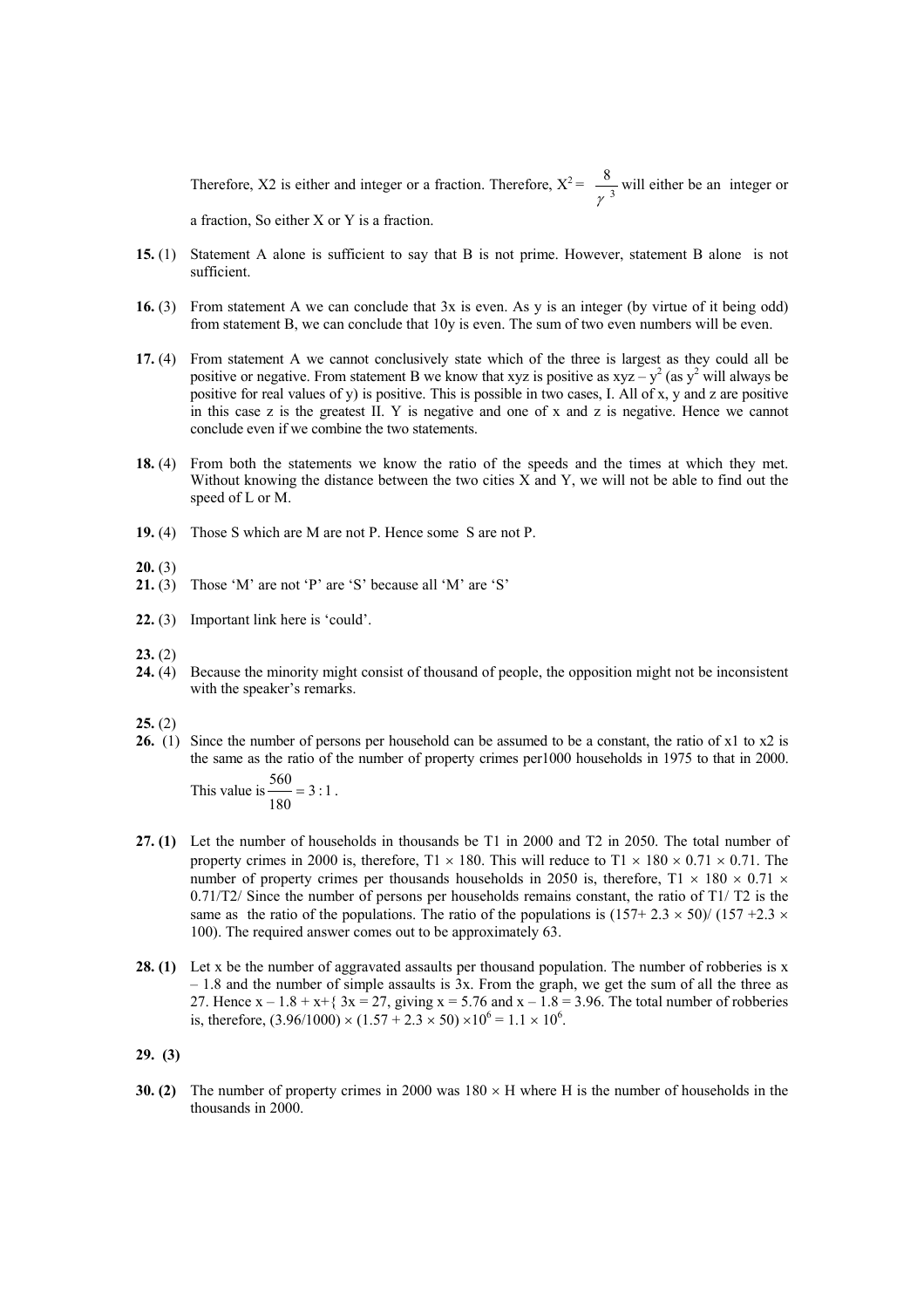The number of violent crimes in 1975 was  $49 \times$  P1 where P1 is the population in 1975 in thousands. Therefore, 180  $49 \times P1$  $\times \frac{H}{49 \times P1}$  = 1.45 which gives  $\frac{P1}{H} = \frac{3.67}{1.45}$ 3.67 H  $\frac{P1}{P}$  =

 The quantity required is H P2 where P2 is the population in 2000.

But P2/P1=
$$
\frac{157+2.3\times50}{157+2.3\times25}
$$
 =  $\frac{272}{214.5}$ . Therefore P2/H= $\frac{272}{214.5}\times\frac{3.67}{1.45}\approx 3.2$ .

- **31. (1)** Week 1, for detailed solution refer the table below.
- **32. (2)** 50, for detailed solution refer the table below.
- **33. (2)** 200 units' week 3, for detailed solution refer the table below. The gross requirement of leg is 200 and 600 in week 3 out of 300 in – hand units of legs, 200 units would be used for wek2 requirement and the rest units would be used for meeting the requirements of week 3. Therefore net requirement of week would be  $600 - 100 = 500$  units of legs for meeting the demand of finished table of week 5.
- **34. (2)** For meeting the additional demand of 200 tables Shortrails =  $4 \times 200 = 800$ Legs =  $8 \times 200 = 1600$ Total shortrails =  $300 + 800 = 1100$ Total legs =  $600 + 1600 = 2200$ .

| <b>Details</b>    | Week1 | Week 2              | Week 3 | Week 4 | Week 5 | Week 6 |
|-------------------|-------|---------------------|--------|--------|--------|--------|
| Table             | 50    | $50 + 50$           | 100    | 200    | 150    |        |
| Leg assembly      | 100   | $100 - 50 = 50(4)$  | 100(4) | 150(6) | 100(6) |        |
| Legs              | 150   | $150 + 50 = 200(6)$ | 600(5) | 400(6) |        |        |
| <b>Shortrails</b> | 50    | $50 + 50 = 100(4)$  | 300(5) | 200(6) |        |        |
| Longrails         |       | 100(4)              | 300(5) | 200(6) |        |        |
| Top               | 50    | $50 - 50 = 0$       | 100(4) | 150(5) | 100(6) |        |

**35. (1)** Details of components available on a particular week. Figure in bracket represent the week to which components belong.

Details of component ordered on a particular week.

| <b>Details</b>    | <b>Week1</b> | Week 2 | Week 3 | Week 4 | Week 5 | Week 6 |
|-------------------|--------------|--------|--------|--------|--------|--------|
| Table             |              |        |        |        |        |        |
| Leg assembly      |              |        |        |        |        |        |
| Legs              | 50(4)        | 600(5) | 400(6) |        |        |        |
| <b>Shortrails</b> | 50(4)        | 300(5) | 200(6) |        |        |        |
| Longrails         | 100(4)       | 300(5) | 200(6) |        |        |        |
| Top               | 100(4)       | 150(5) | 100(4) |        |        |        |

Week 1

As lead – time increased by 1 week so planned order release would be by one week ahead.

36. (3) I. 
$$
\frac{a}{3} < \frac{b}{4} < \frac{b}{2} < \frac{c}{3}
$$

$$
\Rightarrow 4a < 3b \Rightarrow 3b < 2c
$$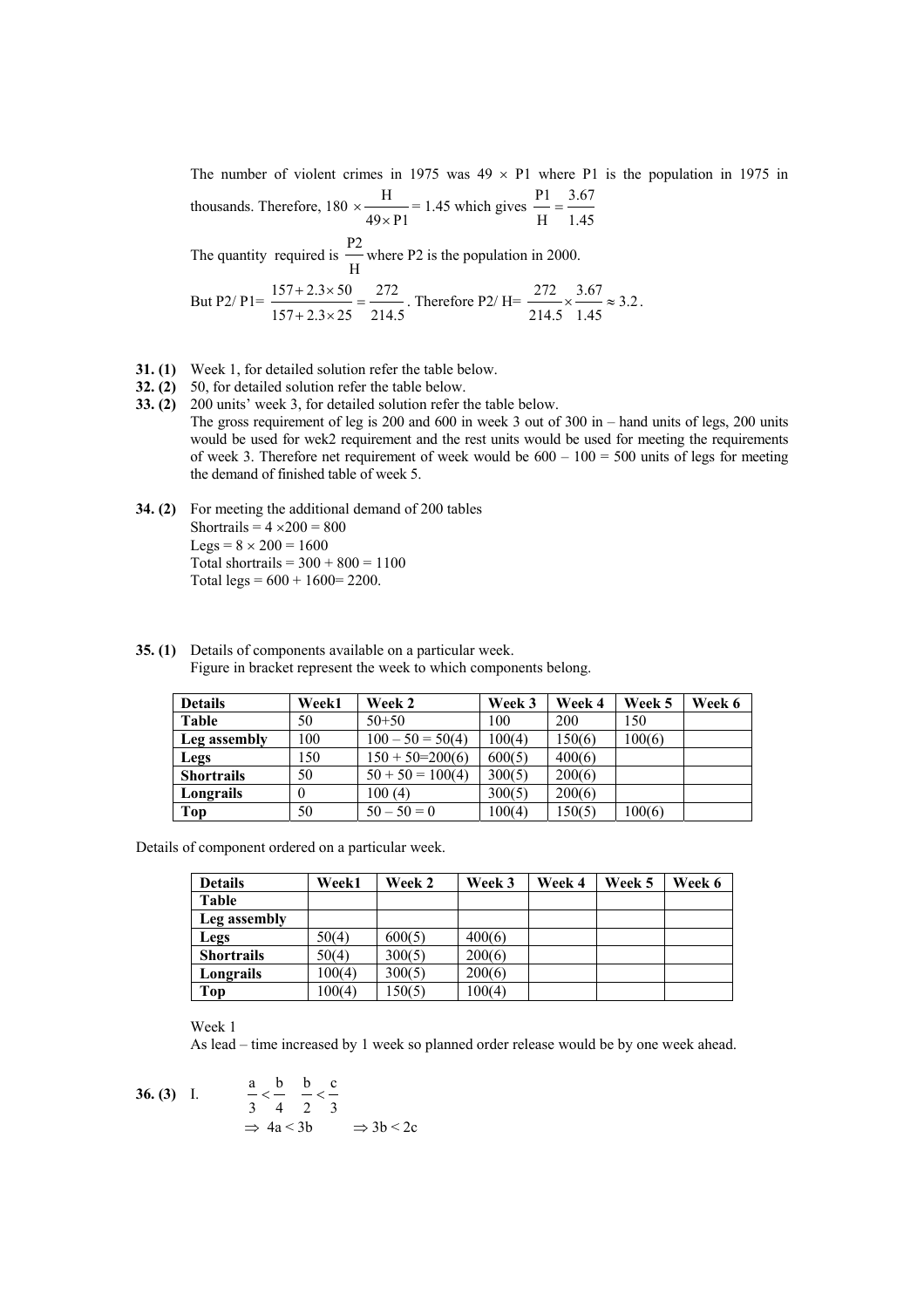(as both a & b are positive) ( $\therefore$  b & c are positive) But, this is not sufficient as nothing is known about d till now II. 6 d 4  $\frac{a}{4} < \frac{d}{6}$   $\frac{c}{4} < \frac{d}{3}$ 4  $\frac{c}{-}$  $\Rightarrow$  6a < 4d  $\Rightarrow$  3c < 4d  $\Rightarrow$ a $<$ d This means a < d, but nothing can be concluded about the value of d compared to b or c. When we combine I  $&$  II, We get  $3b < 2c$  or  $9b < 6c$  &  $3c < 4d$  or  $6c < 8d$ Which can be represented as  $9b < 6c < 8d \Rightarrow 9b < 8d \Rightarrow b < d$ We know that  $b < c \& a < b$ , this shows that a is smallest and b the second smallest number, even

### **37. (3)** LCM & HCF of A & B are 72& 12 respectively.

 $\Rightarrow$  a < b  $\Rightarrow$  b < c

∴ LCM  $\times$  HCF = A  $\times$  B  $\Rightarrow$  72  $\times$  12 = A  $\times$  B Values  $(A, B)$  can take so that HCF will be 12  $& LCM$  72 are (12, 72) and

thought which is greater between  $c \& d$  cannot be decided.

(24, 36)

I. A is not a factor of B, which means A and B can take either 123 and 72 or24 and 36 as together values but not necessarily in the same order i.e.,

$$
A = 72 \text{ and } B = 12 \text{ OR}
$$

- $A = 36$  and  $B = 24$  OR
- $A = 24$  and  $B = 36$
- II. B is greater than A. This means B can be either 72or 36. Hence II alone is not sufficient. Combining, I & II, we get  $A = 24$  & B = 36. Hence, the answer is (3).
- **38. (4)** I. Let R & S be the ages of Ram & Shyam respectively. Age of Ram 5 years back =  $R - 5$  & Shyam = S - 5 ∴(R - 5) + (S – 5) = 60 or R + S = 70 …(1) Hence, I alone is not sufficient.
	- II. Ages of Ram & Shyam fifteen years hence will be  $R + 15 & S + 15$ ∴(R + 15) + ( S + 15) = 100 ∴ R + S = 70 …..(2) Hence, II alone is not sufficient . Combining I & II, We are getting the same equation in both cases, hence we cannot we conclude what are the ages of Ram & shyam respectively.
- **39. (3)** Let r & R be the radius of sphere & cone respectively. Let h be the height of the cone.

Volume of sphere = 
$$
\frac{4}{3}
$$
rr<sup>3</sup>  
Volume of cone =  $-\text{tr}^2 h$ 

3

I. Radius of cone,  $R = 2r$ 

$$
\therefore \text{Volume of sphere} = \frac{4}{3} \text{Tr}^3 \& \text{ volume of cone} = \frac{1}{3} \times 4 \text{r}^2 \text{h}
$$

 Ratio of volume of sphere to that of cone = h r  $\pi \times 4r^2$ h 3 1 3 πr 3 4 = × . Hence, I is not sufficient.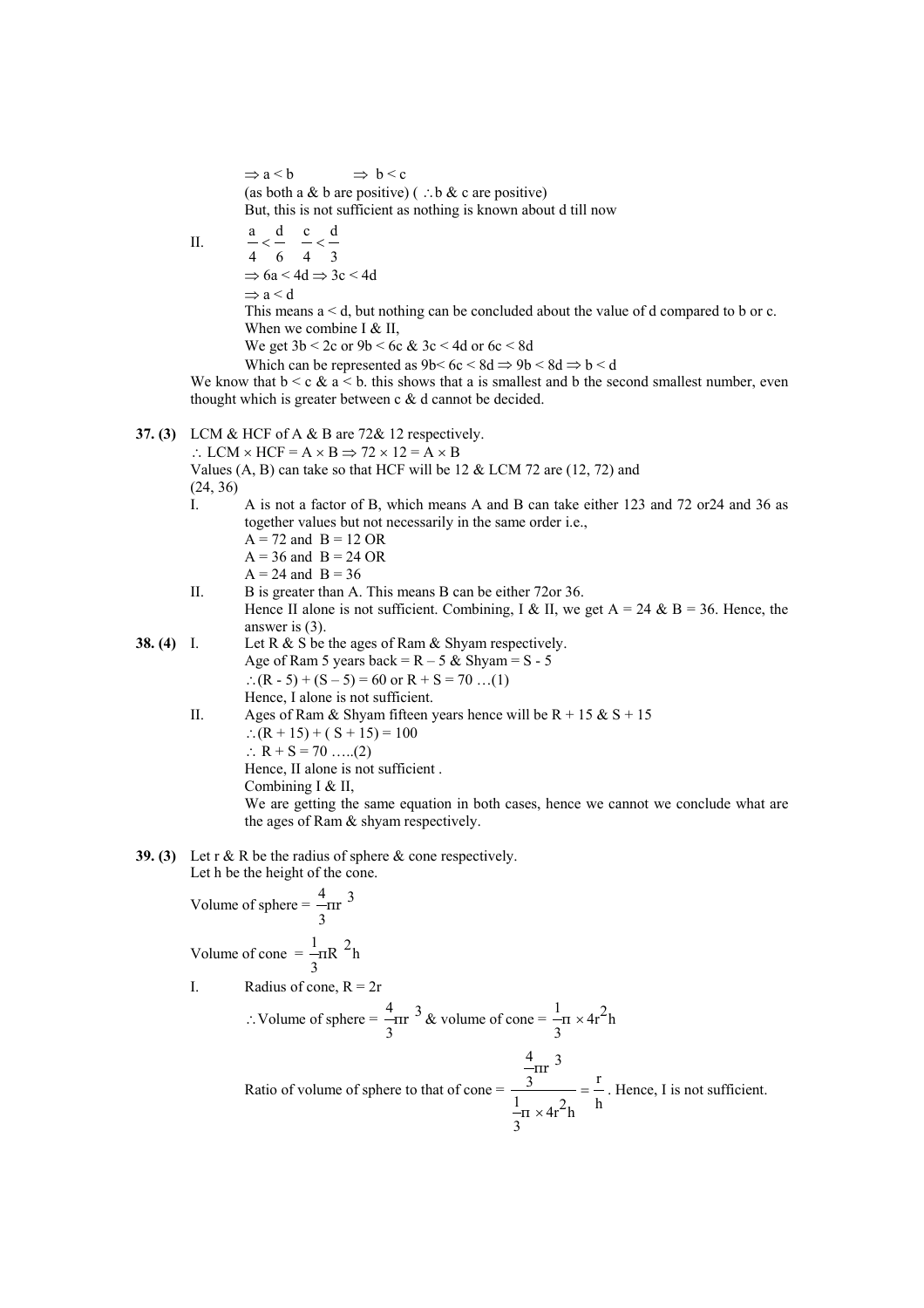II. Height of the cone,  $h = r$ . But, this alone cannot give us the ratio. Hence, II is also not sufficient. Combining I & II r

Ratio = 
$$
\frac{1}{h}
$$
 = 1 (.:r = h)

- **40. (4)** I. D is the tallest among C, D & E. But, we don't know anything about A & B. Hence, I is not sufficient.
	- II. B is not shorter than D, means B is either taller than or equal to D, But, this is not sufficient, as nothing is known about C & E. Combining I & II, We get that D is the tallest of C, D & E. And B not shorter of A & B. Between B & D it is opt

known whether they are equal or B is taller, which means either B is the tallest in the group or  $\overrightarrow{A}$ ; B & D both are the tallest in the group hence we cannot decide.

- **41. (4)** It y is dropped, XZ must be selected. Since Z is there, N cannot be taken hence M and P must be taken.
- **42.** (4) It L is taken, we cannot take Y hence XZ must be taken and also P.
- **43.** (2) If Y and Z are taken, L and N cannot be taken hence M and P must be taken
- **44.** (2) Visually, we see US has reported more than 21,000 cases.
- **45.** (3) Bahamas, Belgium, Denmark
- **46.** (4) West Germany = 222, France 555 Reqd ratio = 222 : 555 = 2 : 5
- **47.** (2) Bahamas, Burundi, French Guyana and US.
- **48.** (4)  $4\% \text{ of } x = 286,000 \text{ hence } x = 715,000.$
- **49.** (1) Only I and II are true.
- **50.** (4) Ethiopia, Israel and Yugoslavia.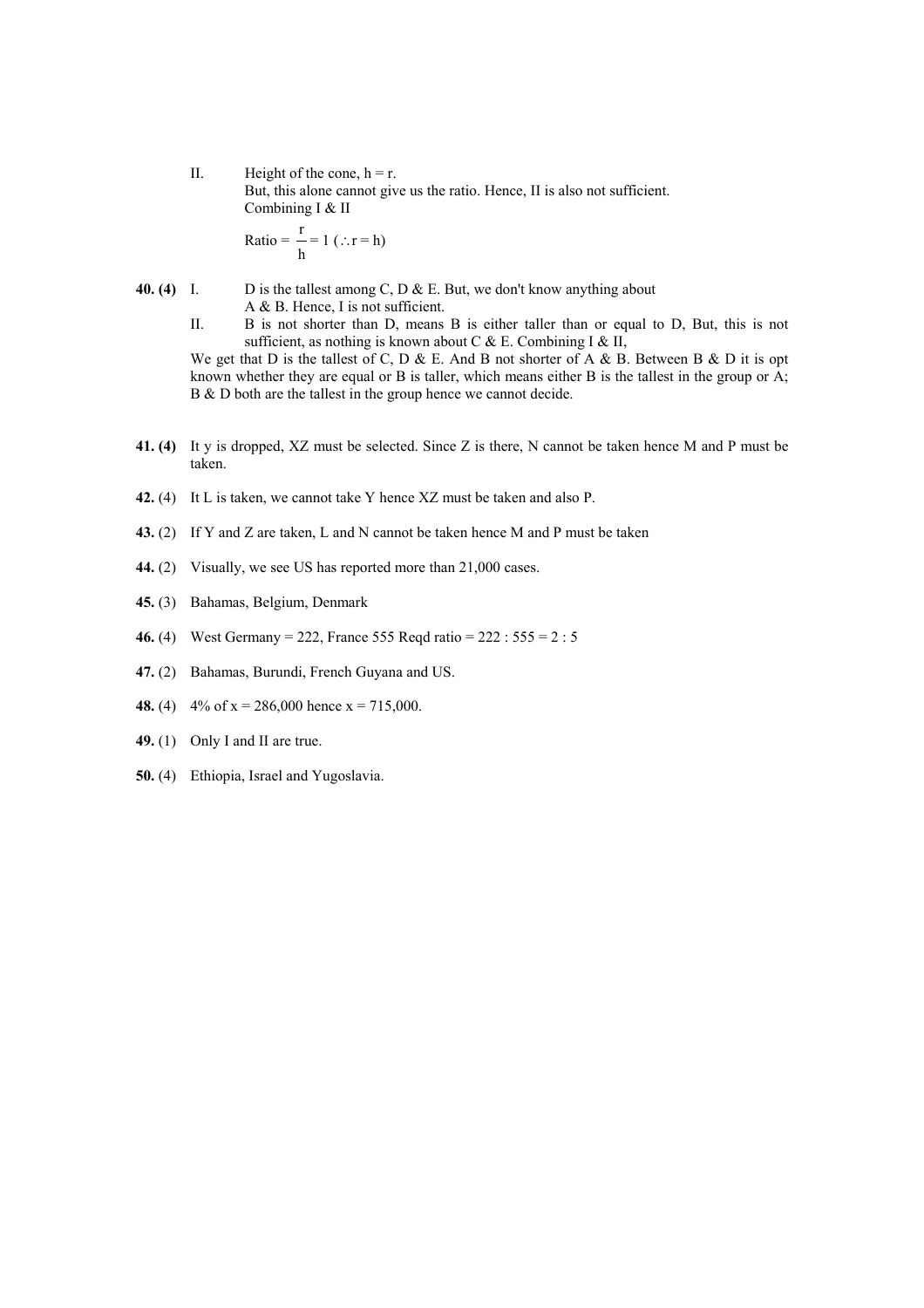# **EXERCISE 3**

- **1. (2)** Using I above since ABC is a right angled triangle and the largest angle  $= 90 \Rightarrow$  I alone is sufficient. Using II above since  $3^2 + 4^2 = 5^2$  ABC is a right angled triangle and the largest angle = 90". => II alone is sufficient.
- **2. (4)** Since the actual number of institutes in Hyderabad is not mentioned, even both the statements are insufficient.
- **3. (3)** From I 8-  $(a-b)^3>0$  $\Rightarrow$  8 > (a - b)<sup>3</sup>  $\Rightarrow$   $(a-b)^3$  < 8  $\Rightarrow$  a-b < 2 - (1) Nothing can be said about this. From II 4-  $(a-b)^2 < 0$  $\Rightarrow$  4 < (a - b)<sup>2</sup>  $\Rightarrow$   $(a-b)^2 > 4$  $\Rightarrow$   $|(a - b)| > 2$  $\Rightarrow$  a - b > 2 or  $\Rightarrow$  a-b < -2 - (2)  $\Rightarrow$  From equation (1) and (2) we can see that a-b < -2  $\Rightarrow$  a < b
- **4. (4)** Since the weights of the balls mentioned are not given, ft is not possible to determine the heavier box.
- **5. (1)** B alone is sufficient because the statement implies  $b = 0$ ∴ a/b is not defined.
- **6. (4)** Since the angle given is 80' in (I) and the time between 3' clock and 4" clock in (II), we can see that there can be two values, hence no unique answer possible.
- **7. (1)** From (I) the dotted line is the ladder at say 8:30 A.M. since we want the height h of the ladder (i.e the point

 $h = 9m$ 

from where ladder touches the wall to the point the ladder touches the floor) and since the length of the ladder is given in statement (I). Answer can be got from (I) alone. Statement (II) will not give the length of the ladder.

**8. (4)** From statement I, we cannot find the speed at x. Similarly from statement II also, nothing is given about point x. But from I and II, two possibilities arise, i.e. one case

$$
\longrightarrow^{\text{5cm}}
$$

if the particle is moving from  $x_0$  to x then the particles speed at x would be 7.5 cm/s

second case

 $5 \text{ cm}$ /sec

If the particle is going from x to  $x_0$ , the speed of the particle at x would be 2.5 cm/sec, Since no unique answer can be found.

**9. (2)** As per statement alone if  $q = 100$  then  $p = 150$ ∴  $p/a = 150/100 = 3/2$  As per Statement II alone if  $r = 100$ then  $p = 187.5$  and  $q = 125$ so,  $p/q = 187.5/125$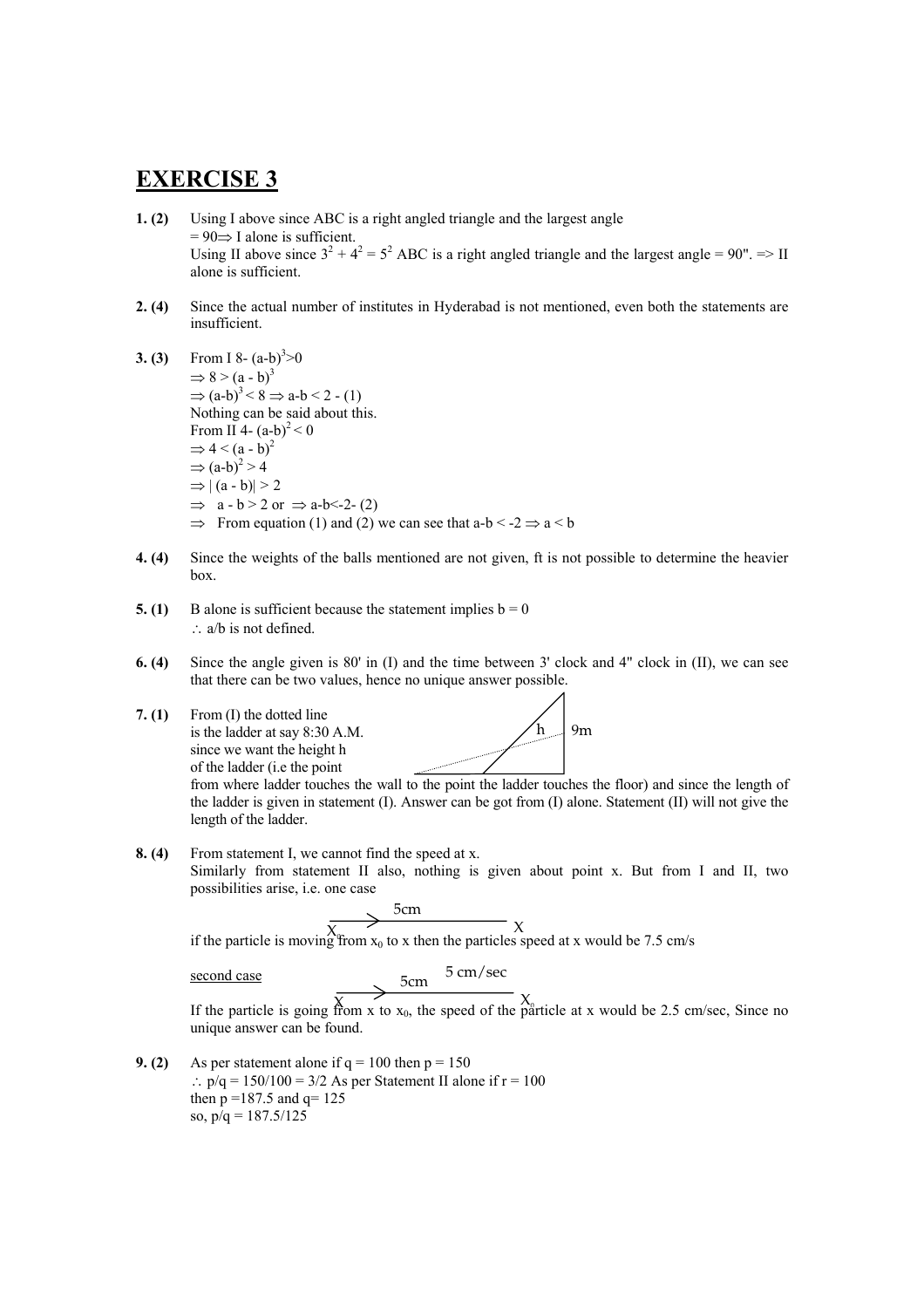∴the question can be answered statement I alone or statement II alone.

- **10. (1)** As per statement II alone, a sum of Rs.8 can be arrived at by adding 2 and 3 in the form  $2 + 3x2 =$ 8 i.e. one pencil and two pens
- **11. (1)** Three tablets/day would mean the hypertensive has to be taken 90 times in 30 days The increase 2.50……> 10 tablets hence for  $2.50 \times 9 = 22.50$  for 90 tablets Asthmatic has to consume... > 30 tablets  $6.00x3 = 18.00$ ∴The total increase =  $22.50 +18 = 40.50$

12. (4) 
$$
\frac{1.00}{1.50} \times 100 = \frac{2}{3} \times 100 = 66 \frac{2}{3} \%
$$

**13. (2)** He has to consume  $= 2 \times 3 \times 7 \times 20 = 840$ spoons 90 spoons …….. 1 bottle 840 spoons …… 10 bottles since he cannot buy 3  $9^{\text{-}}$ bottles; hence expenditure according to the existing prices

 $= 10x18.00 = Rs. 180$ 

- **14. (3)** Since he may change the order in which he takes the tablets it is not possible to determine
- **15. (1)** To arrive at the correct value of the total sales of Fuels the inter company sales figures should be subtracted from the present total sales. To be subtracted from 100% PRL  $\Rightarrow$  50 + 10 + 40 = 100% i.e. has sold all its sales to other companies only  $\Rightarrow$  correct sales = 0% OICL $\Rightarrow$  15 + 20 + 10 = 45 ⇒  $(100 - 45)$ % of 30% = 16.5%  $PHCL \implies 20 + 20 + 20 = 60$  $\Rightarrow$  (100 - 60)% of 25% = 10%  $PBCL \Rightarrow 30 + 10 + 35 = 75$ ⇒  $(100 - 75)$ % of  $20\% = 5\%$ OTHERS  $\Rightarrow$  10 + 5 + 10 = 25  $\Rightarrow$  (100 - 25)% of 15% = 11.25% ∴ Actual sales:  $= (0 + 16.5 + 10 + 5 + 11.25) = 42.75\%$  of given sales ∴% by which total sales of fuels were over estimated  $100 \approx 135\%$ 42.5  $\frac{(100 - 42.75)}{2} \times 100 \approx 135\%$
- **16. (3)** The correct sales figures

 $= (100 - %$  sales to other companies) x % share of total sales given  $= (100-M)$  x p (say) ∴M should be minimum and p maximum. By observation this is true for OICL in case of Fuels and for PBCL for lubes. (Note that OTHERS and PRL are eliminated) Calculations between PBCL and OICL OICL:  $= (100 - 45) \times 30\% \times 25 + (100 - 60) \times 15\% \times S$ (where  $S =$  sales of lubes and since sales of fuels  $= 25$  $\approx .45$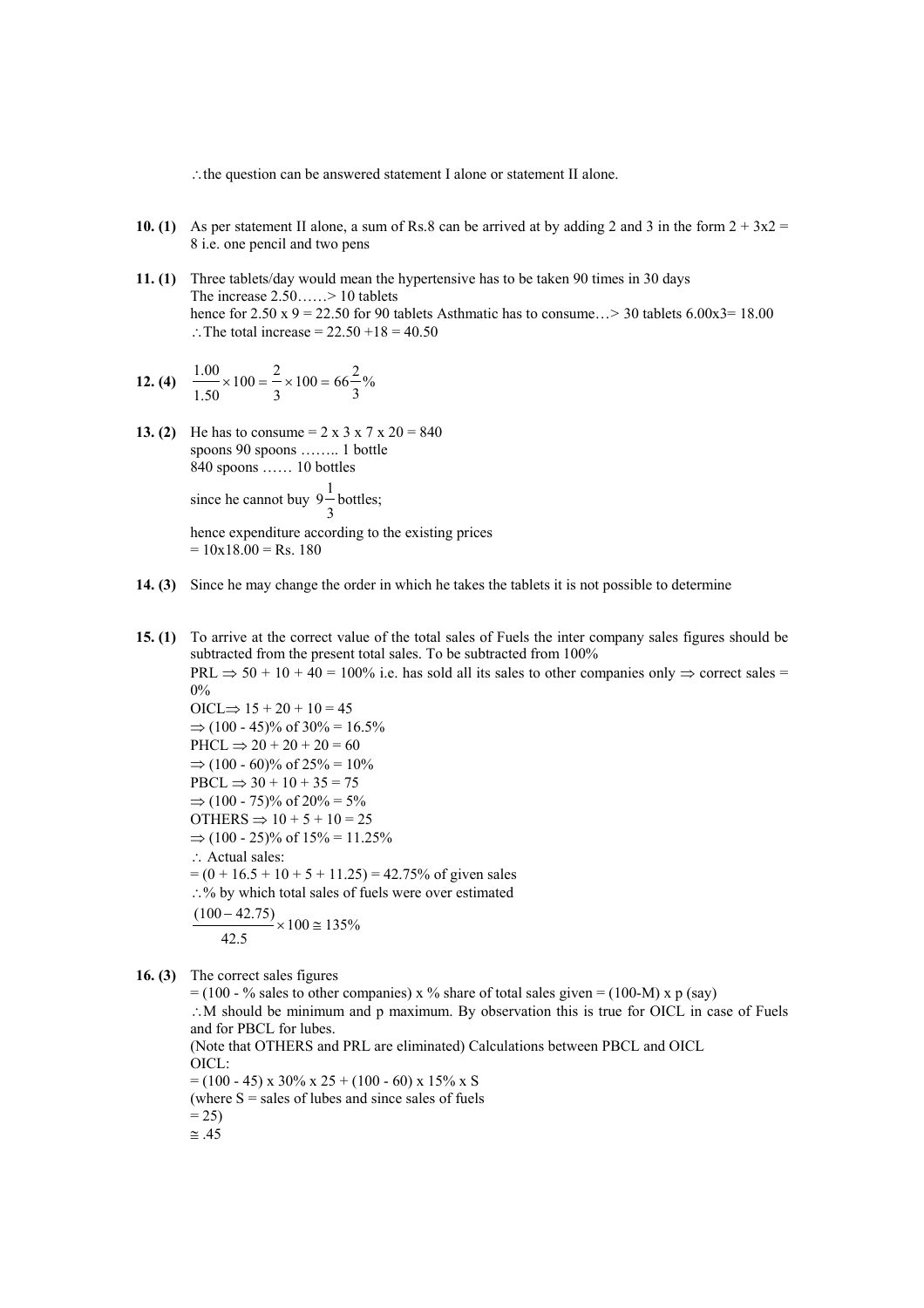For PBCL  $= (100 - 75) \times 20\% \times 25 + (100 - 45) \% \times 30\% \times S$  $\approx 0.275$  S ∴Clearly it is maximum for OICL

- **17. (3)** We need to find that company for which Total sales are less than total purchases = S-P is minimum (and -ve) i.e. S is minimum and P is maximum S is from the pie chart and P is the sum of purchases obtained from the columns in the table. By observation alone OTHERS have purchased far more than any of the rest. And its sales are also minimal for both lubes and fuels.
- **18. (2)** For maximum Profitability. Sales Purchases should be maximum. ∴ S - P must be maximum For ICL, the total Purchases are 17.5% and ∴ Profitability = 30 - 17.5 = 12.5% [i.e. 50% of PRL + 20% of PHCL + 30% of PBCL + 10% of OTHERS] Similarly, for PHCL Profitability =  $25 - 8.25 = 16.75$  for PBCL Profitability =  $20 - 12.5 = 8/5\%$ and for others, there is Negative Profitability as we have seen in 2127.
- **19. (1)** The correct sates figures for Fuels have already been calculated in solution (1) and in similar manner we calculate those of lubes OTHERS  $\Rightarrow$  [100 - (15+5+15)] x 25% = 16.25% PHCL  $\Rightarrow$  [100 - (10+25+40)] x 20% = 5% OICL  $\Rightarrow$  [100-(20+40)] x 15% = 6% PBCL  $\Rightarrow$  [100 - (15+5+25)] x 30% = 16.5% Now total sales of lubes =% x that of fuels  $\Rightarrow$  effect values for above are OTHERS  $\Rightarrow$  8.125 PHCL  $\Rightarrow$  2.5% (of total sales of fuels)  $OICL \Rightarrow 3\%$  $\text{PBCL} \Rightarrow 8.25\%$ The total correct sales value of fuels and lubes put together maximum is for OTHERS  $\Rightarrow$  11.25 + 8.125 =19.375  $\text{PBCL} \Rightarrow 5+8.25 = 13.25\%$  $OICL \Rightarrow 16.5 + 3 = 19.5\%$  $PHCL \implies 10 + 2.5 = 12.5\%$ ∴OTHERS is second in terms of (correct) total value of sales of fuels and lubes put together.
- **20. (1)** Let the amount of paddy to be processed = q kg. the amount of rice it yields = q x  $0.95 = 0.95$  q out of this if you exclude 6% broken

$$
0.95 \left( 1 - \frac{6}{100} \right) = 0.893 q
$$

∴So the rice you get =  $0.893q$  ∴  $0.893q$  x  $8 = 14.288$  $0.893q = 1786 q = 2000 kg$ .

- **21. (3)** The rice produced by processing  $10.000$  kg of paddy =  $9,500$  kg. if the brokens increase by 2% of  $9,500 \Rightarrow 190 \text{ kg}$ of additional brokens 190 kg of fine nee less  $\Rightarrow$ 190 x 8 = 1520 but this is offset by 190 x 2 = 380 profit over sale of additional brokens  $1, 520 - 380 = Rs.1, 140$
- **22. (4)**  $5\%$  loss of weight would imply =  $0.05 \times 10,000 = 500$ kg. the rice extracted will be =  $9,500 \text{ x}$ 100  $\frac{95}{6}$  = 9025 the decrease will be  $= 9, 500 - 9025 = 475$  kg.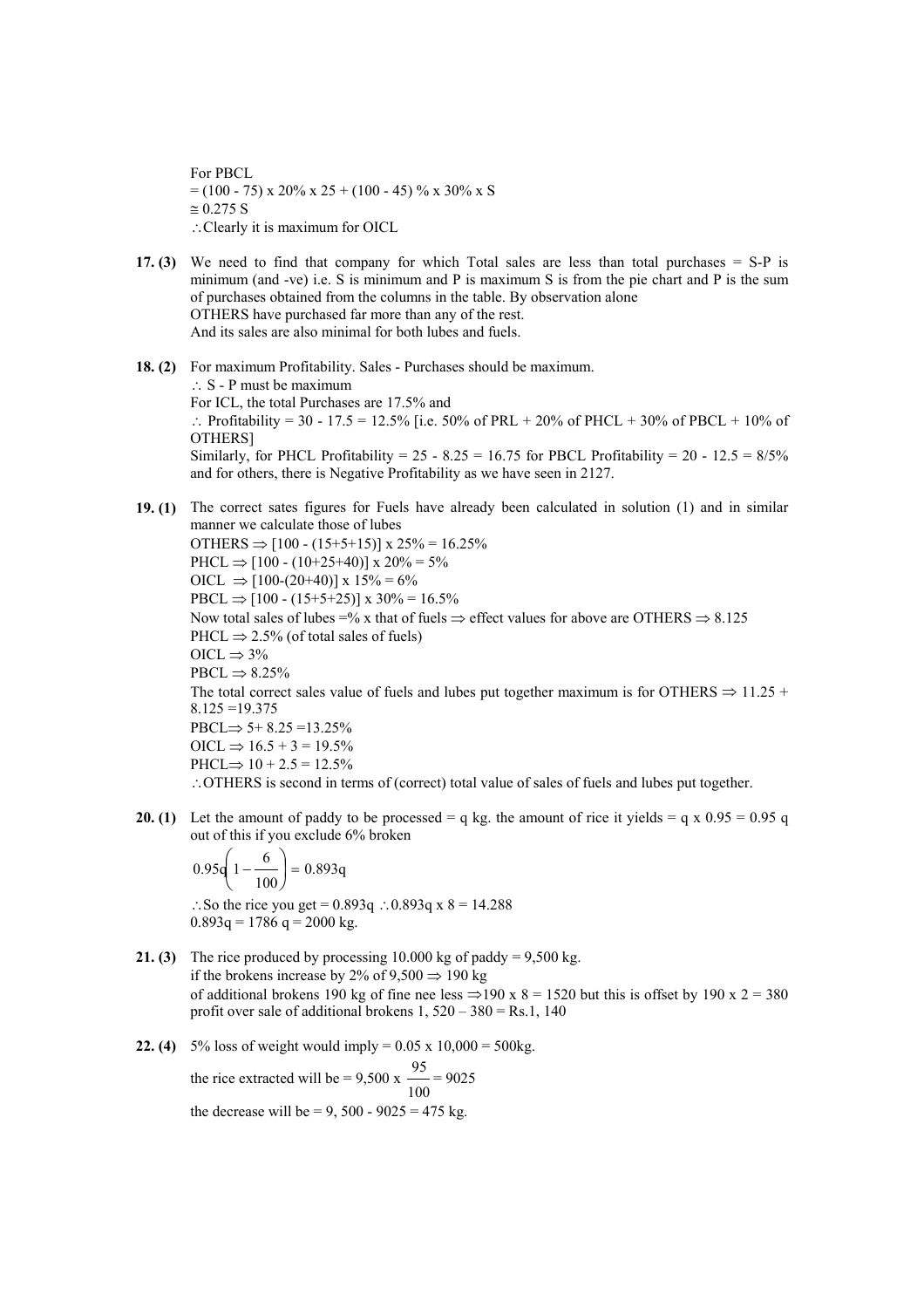**23. (3)** Proceedings from sale of husk =

$$
5000 \times 0.05 \times \frac{1}{2} = \text{Rs.}125
$$
  
proceedings from the sale of brokens =  

$$
5000 \times 0.95 \times \frac{6}{100} \times 2 = 570
$$

hence amount realised =  $Rs.570 + Rs 125 = Rs.695$ 

### **Solutions for questions 24 to 27:**

'It-is given that the cages are as follows.

|            | Antelope | Gorilla |                  |       |     |  |
|------------|----------|---------|------------------|-------|-----|--|
| Elephant   | Gorilla  |         | Giraffe Antelope | Deer  |     |  |
|            |          |         |                  |       |     |  |
| Chimpanzee | Horse    | Zebra   | Bear             | Tiger | ion |  |
| h          |          |         |                  |       |     |  |
| Wolf       |          |         |                  |       |     |  |
|            |          |         |                  |       |     |  |

From statement (1) we get elephant is in  $1<sup>st</sup>$  cage, wolf is in

 $12<sup>th</sup>$  cage and chimpanzee is in  $6<sup>th</sup>$  cage.

From statement (3) we get lion is in  $11<sup>th</sup>$  cage, deer is in  $5<sup>th</sup>$  cage and tiger is in  $10<sup>th</sup>$  cage.

From statement (4) we get horse is in  $7<sup>th</sup>$  cage

From statement (2) we get bear is in  $9<sup>th</sup>$  cage, and zebra is

in  $8<sup>th</sup>$  cage and giraffe is in  $3<sup>rd</sup>$  cage.

Either Antelope or Gorilla is in the  $2<sup>nd</sup>$  cage or  $4<sup>th</sup>$  cage.

|                                                                |         | <b>24. (3)</b> If tiger is not opposite to Gorilla, then the order of the animals are as follows. |             |              |
|----------------------------------------------------------------|---------|---------------------------------------------------------------------------------------------------|-------------|--------------|
| Elephant                                                       | Gorilla | Giraffe                                                                                           | Antelope    | Deer         |
| Chimpanzee                                                     | Horse   | Zebra                                                                                             | <u>Bear</u> | <b>Tiger</b> |
| Lion                                                           | Wolf    |                                                                                                   |             |              |
| $\Gamma$ lean $\Gamma$ eaille is e diaeant ta $\Gamma$ leabant |         |                                                                                                   |             |              |

Then Gorilla is adjacent to Elephant.

- **25. (2)** The animals can be arranged in two ways.
- **26. (4)** Either Gorilla or Antelope is in between Giraffe and deer.
- **27. (3)** If elephant is shifted to the 12<sup>tH</sup> cage and deer is adjacent to gorilla, then the order in which the animals are arranged in the cages is

| Wolf       | Lion | <b>Tiger</b>                  | Bear | Zebra           | Horse    |
|------------|------|-------------------------------|------|-----------------|----------|
| Chimpanzee |      | Deer                          |      | Gorilla Giraffe | Elephant |
|            |      | Gorilla is opposite to tiger. |      |                 |          |

**28. (3)** <u>1 2 3 4 5</u> C E A D B

> C, E, A are in that order as C's number is less than E's as E's is less than A's. Hence C, D and A can only take box numbers 1, 2 and 3. Therefore B has to be in box number 5.

- **29.** (1)  $(38 30)/30 = 26\%$
- **30.** (4) Visually, we see D is more in 1995 while total is more or less constant
- $31. (3)$
- **32.** (4)  $55 34 = 21 \text{lakh}$ .
- **33.** (4)  $28/176 = 16\%$ .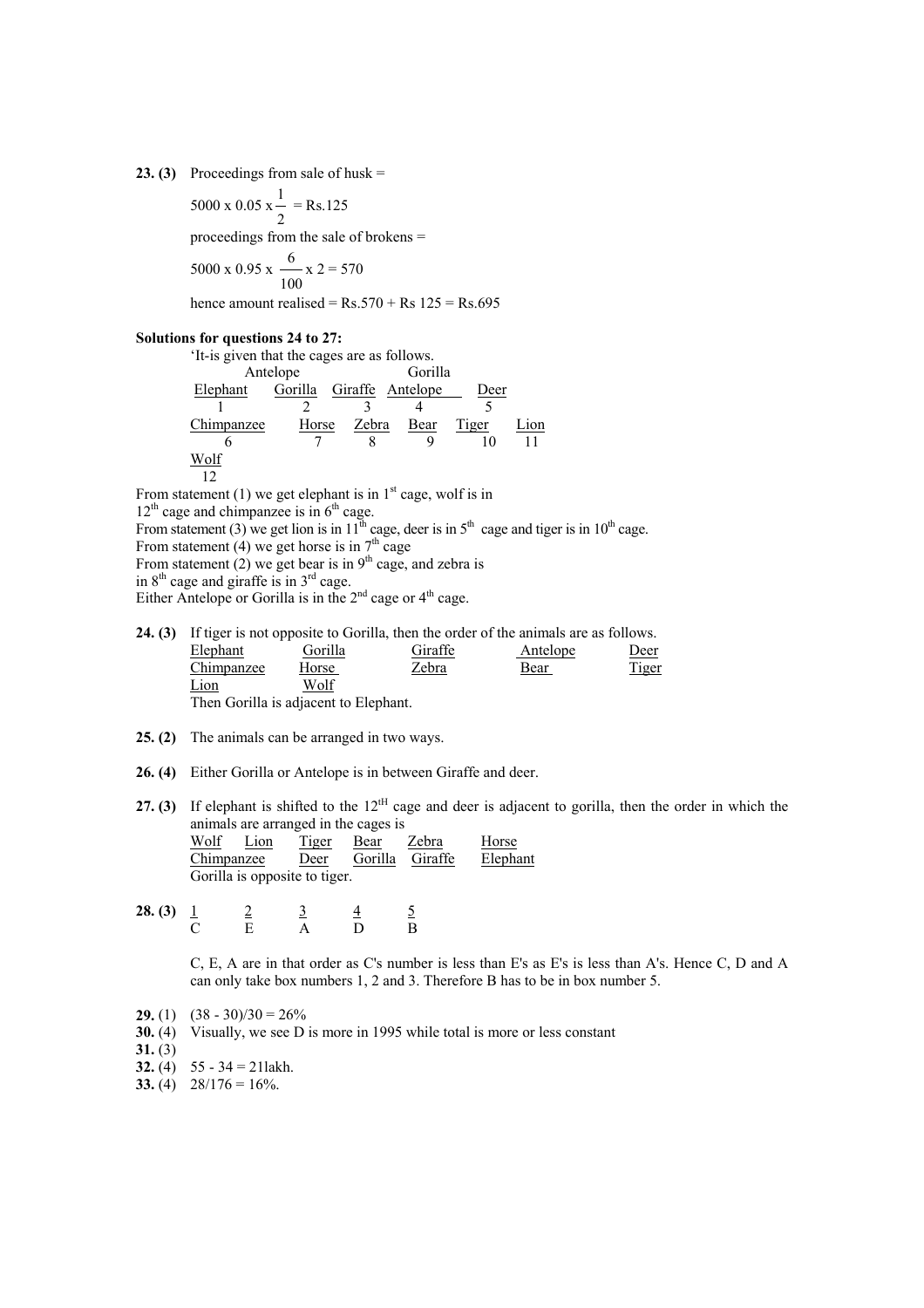#### **Solutions for questions 34 to 38:**

It is given that the number of games played by each player is different, i.e. one player plays one game, another plays two games and so on. With the given information we can conclude that

|          | Chess    | Swimming   Weightlifting   Cycling | Tennis |
|----------|----------|------------------------------------|--------|
| Pranay   |          |                                    |        |
| Qureshi  |          |                                    |        |
| Rasool   | $\times$ |                                    |        |
| Surendar |          |                                    |        |
| Tarif    |          |                                    |        |

From (6) Tarif does not plays weightlifting because cycling is the only common of Rasool and Tarif. 3 players participates in swimming and the most common game is weightlifting. Hence 4 players participates in weightlifting,

From (6), Rasool does not play Tennis

All the players play at least two games except Surender. From Statement (1) we get Surender plays only one game and

Qureshi plays all the five games and Pranay do not play cycling,

From (3) Tarif do not play swimming.

Hence, the final arrangement is as follows.

|          | Chess | Swimming | Weightlifting | Cycling  | Tennis |
|----------|-------|----------|---------------|----------|--------|
| Pranay   | ×     |          |               | $\times$ |        |
| Qureshi  |       |          |               |          |        |
| Rasool   |       |          |               |          |        |
| Surendar |       |          |               |          | ×      |
| Tarif    |       |          |               |          |        |

- **34. (2)** Qureshi plays all the five games.
- **35. (3)** The common game among Pranay, Qureshi and Rasool are swimming and weight lifting. Hence (1) is not true.

The common game among Qureshi and Tarif is cycling and tennis. Hence (2) is not true. All the four games except Tennis are played by Qureshi and Rasool is true.

- **36. (4)** Four players participate in weight lifting.
- **37. (2)** When the first 10, 20, (and so on) players are sent back in that order the row is gradually "and completely reversed after every 80 players who are sent back. Total number of players sent back =  $10 +$  $20 + \dots 80 = 360$ i.e.  $(80 \times 4) * 40$  ^ effectively only the first 40 players have been sent to the end of the row and hence

the player numbered 5 will be in the  $40 + 5 = 45<sup>th</sup>$  position.

**38. (2)** It is given that A wears Black shirt means A cannot wear black trouser, blue trouser, white trouser. Hence he wears either Red or Green trouser Similarly, D wears Green shirt means he cannot wear green trouser, black trouser, white trouser. Hence he wears either Red or Black trouser. It is also given that D does not wear Black trouser. Hence D weans Red trouser and A wears Green trouser. It was also given that neither B nor E wears the Blue trouser. Hence, C wears the Blue trouser.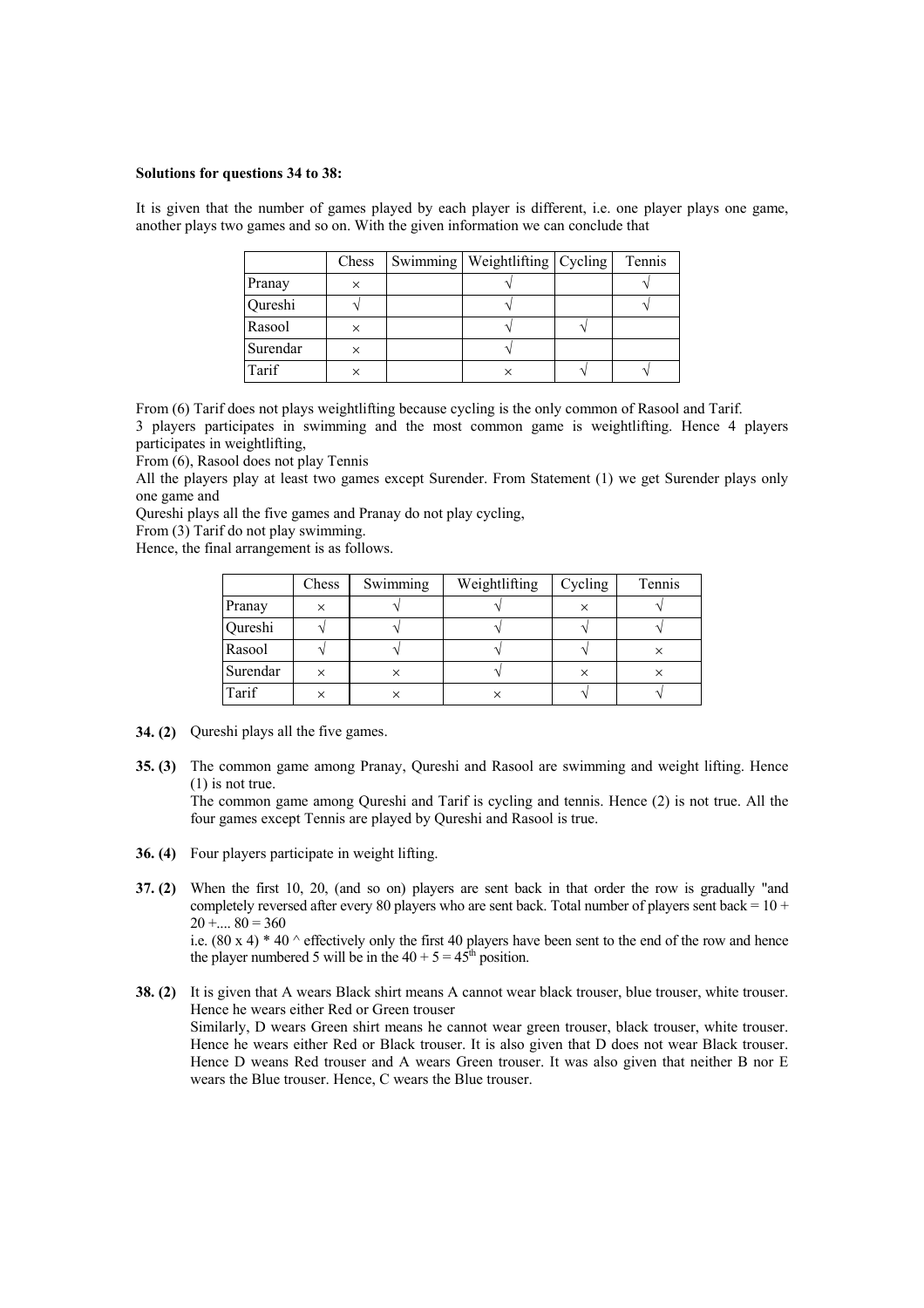#### **Solutions for questions39 to 42:**

**39. (2)** The sector recording a decrease of 8 percentage points is medicine the sector recording a 5 percentage of points increase is education the difference in amounts allocated in 1992 will be

$$
2,50,000 \times \frac{15}{100} - 2,50,000 \times \frac{10}{100} = 12,500
$$

**40. (4)** The year in 4 sectors = Rural Development is 1992; the difference between maximum and minimum allocations is

$$
2,50,000\left(\frac{15}{100} - \frac{10}{100}\right)
$$

$$
= 2,50,000 \times \frac{5}{100} = \text{Rs}.12,500
$$

- **41. (1)** In the year 1992 medicine + agriculture is  $15\% + 15\% = 30\%$
- **42. (4)** The maximum percentage increase is for the rural development ∴the difference in outlay for two years 1, 25, 000 - 80, 000 = Rs.45, 000
- **43. (4)** The states with a growth greater than 10% are Sikkim, Tripura, Assam, West Bengal. Total production =  $0.6 + 18 + 45 + 72 + 84 + 102 = 321.6$ Production of states which show more than 10% increase  $= 321.6 - (0.6 + 45) = 276$  $276/321 = 85.8\%$
- **44. (3)** The maximum % increase in 1994-95 is for the state of Tripura which is 33.33%. Where as the least percentage decrease is zero in case of Manipur ∴  $x^2/y^2$  is undefinable.
- **45. (4)** The average production for 1993-94

$$
\frac{0.6 + 16 + 42 + 54 + 76 + 90}{6} = 46
$$

and the state which is closest to that is Nagaland which is 42 (closest to average production) The average production of all the states for year  $1995-94 =$ 

90 76 54 42 16 0.6 278.6 46.4 6  $\frac{278}{2}$  = 46.4= average production

The state is Nagaland with 42 (closest to average production) ∴ The production of Assam + West Bengal =  $166$ 

$$
\frac{166-42}{\times} \times 100 = 300\%
$$

42

**46. (3)** The state which records 33% increase is Tripura has 19% of the lot at production for the year 1993-94.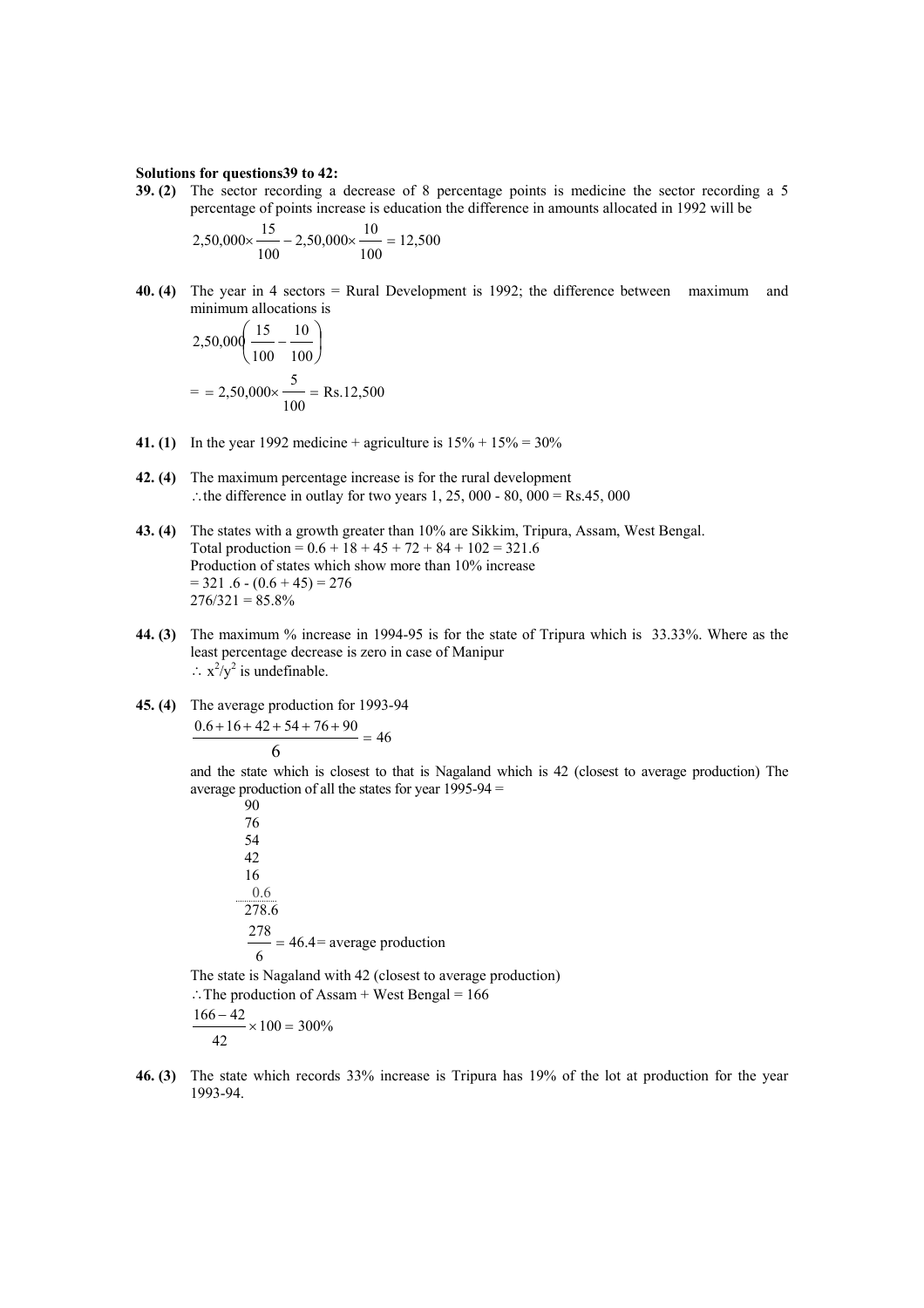- **47. (2)** Total trees = 21.600 Cherries are  $37.5\%$  of total =  $3/8 \times 21600 - 8100$ Fruit yielding cherry tree are 61% of 8100  $= 3/5x8100+ 1\% \text{ of } 8100$  $= 4860 + 81 = 4941$
- **48. (1)** Apricot fruit yielding trees = 12.5% of 87% of 21600. = 10.87% of 21600 Peach fruit yielding trees =  $12\%$  of 78% of  $21600 = 9.36\%$  of  $21600$ ∴10.87% of 21600- 9.36% of 21600 = 1.51% of 21600 = 327
- **49. (2)** Avercado = 11%x93%of2l600  $= 10.23\%$  of 21600 Apricot = 12/5% of 87% of 21600  $= 10.87\%$  of 21600. Peach =  $12\%$  of 78% of 21600 = 9.36% of 21600 Plum = 13% of 77% of 21600 = 10.01% of 21600 By observation Apricot has the greatest number of fruit yielding trees.
- **50. (3) T**he percentage of fruit yielding plum trees as a percentage of fruit yielding peach trees is  $100 = 107\%$ 9.36  $\frac{10.01}{\times}$  × 100 = 107%
- **51. (1)** Only  $S_3$ ,  $S_6$ ,  $S_7$  and  $S_8$  have qualified and among these it is dear (by addition) that 106.5 marks is the highest for  $S_3$ .
- **52. (2)** The four people who have qualified are 1  $S_3$  (106.5);  $S_6(105)$  $S_7$  (103) and  $S_8$  (96)
- **53. (3)** Adding the total number of mistakes.  $S_1$  = 30 mistakes  $S_2$  = 27 mistakes  $S_3$  = 46 mistakes  $S_7$  = 30 mistakes
- **54. (1)** (a) Maximum score in RC is  $37.5$  and was secured by  $S_2$  yet he did not qualify. Hence statement I is true.
	- (b) 82 is the person with the maximum grand total and he did get the maximum in VA and RC sections arid hence statement II is false.
	- (c)  $S_6$  has made maximum attempts. Not  $S_8$ . Hence statement III is false. Hence only statement I is true.
- **55. (4)** Maximum number of questions answered correctly by
	- $S_8$  is 110
	- $S_7$  is 111
	- $S_5$  is 59
	- $S_6$  is 115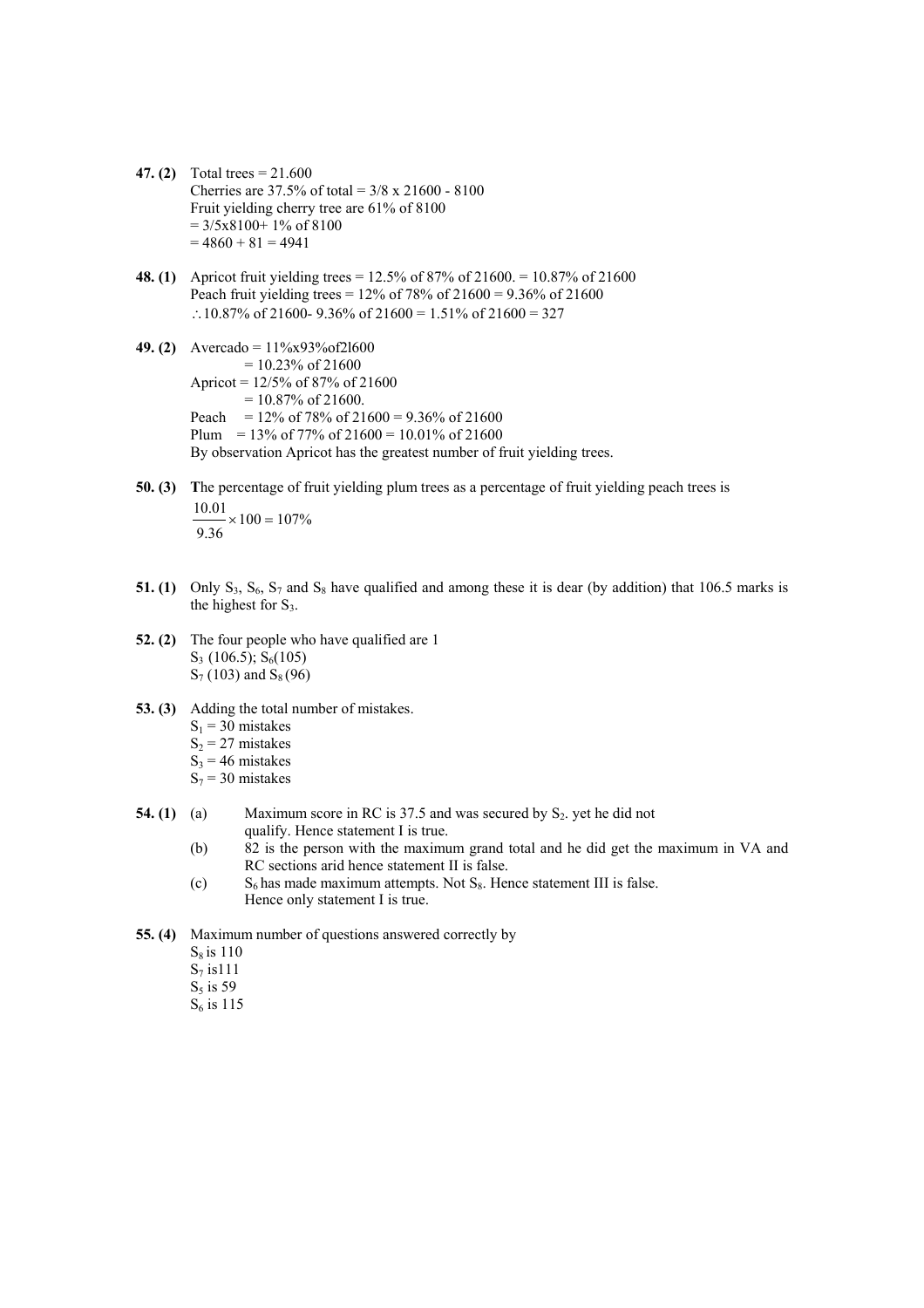# **EXERCISE 4**

**1. (4)** From Table 2, we see that in 1980, the total number of consumers ere  $32571 \times 10^3$  and from Table 1, the average energy consumption per 1000consumerswas2.5 GWH. Hence the total energy consu

\n The equation is given by:\n 
$$
\text{mption would be } 32.6 \times 10^6 \times \frac{2.5}{1000} \, \text{GWH} \approx 0.82 \times 10^{11} \, \text{KWH.}
$$
\n

**2. (1)** The total electricity consumed in 1994 (obtained from the number of consumers and the average energy consumption per consumer) is  $0.86 \times 10^5 \times 3.5$  GWH. This is also equal to the area average consumption per sq. km.

Hence the area is equal to  $0.86 \times 10^5 \frac{3.4}{\sqrt{1.55}}$  $\overline{\phantom{a}}$ ⎠  $\left(\frac{88}{1000}\right)$ ⎝  $\big($ 1000 88  $\frac{3.4}{1.3}$  = 3.3 × 10<sup>6</sup> sq. kms. **Hence (1)** 

**3. (2)** Let C1 and C2 be the number of consumers in 1970 and 1980 respectively, let P1 and P2 be the

populations in 1970 and 1980 respectively. Then 
$$
\frac{\left(\frac{N1}{C1}\right)}{\left(\frac{N2}{C2}\right)} = \frac{3.3}{2.5}
$$
 and  $\frac{\left(\frac{N1}{P1}\right)}{\left(\frac{N2}{P2}\right)} = \frac{0.09}{0.134}$ . Since f1

$$
= \frac{C1}{P1} \text{ and } f2 = \frac{C2}{P2}, \text{ the required}
$$
  
ratio 
$$
\frac{f2}{f1} = \frac{\left(\frac{3.3}{2.5}\right)}{\left(\frac{0.09}{0.134}\right)} \approx 1.97.
$$

. **Hence (2)**

- **4. (2)** We use Table 2 to obtain the ratios of the number (1990 to 1980) of consumers for Domestic, Commercial, Industrial, agricultural and Total. The values are 2.26, 1.75, 1.81, 2.04, and 2.14 respectively. **Hence (2)**
- **5. (3)** The number of Domestic consumers in 1970 and were 10165 and 63406 thousands respectively giving a percentage increase of approximately 524%. **Hence (3)**
- **6. (4)** Both the statements individually or combined are not sufficient  $6^2 = 36$  divisible by 2 & 3 or  $5^2$ =25 not divisible by two consecutive numbers. **Hence (4)**
- **7. (3)** Since the probability of drawing a red marble is 24 1 and the number of marbles < 40, ∴the number of marbles in the bag is 24, of which one is red.

From I The probability of drawing a blue marble is 3  $\frac{1}{1}$ ,

- ∴the number of blue marbles is 8
- ∴number of black marbles  $24 (1 + 8) = 15$
- ∴The probability of drawing a black marbles is 8 5 24  $\frac{15}{15} = \frac{5}{15}$ .
- ∴Both statements are necessary.

### **Alternatively,**

Using both the statements, the probability of drawing a black marbles  $1 - \frac{1}{2} + \frac{1}{2}$ ⎠  $\left(\frac{1}{\cdot} + \frac{1}{\cdot}\right)$ ⎝  $\begin{pmatrix} 1 \\ -1 \end{pmatrix}$ 3 1 24 1 (since there are only red, blue and black marbles). **Hence (3)**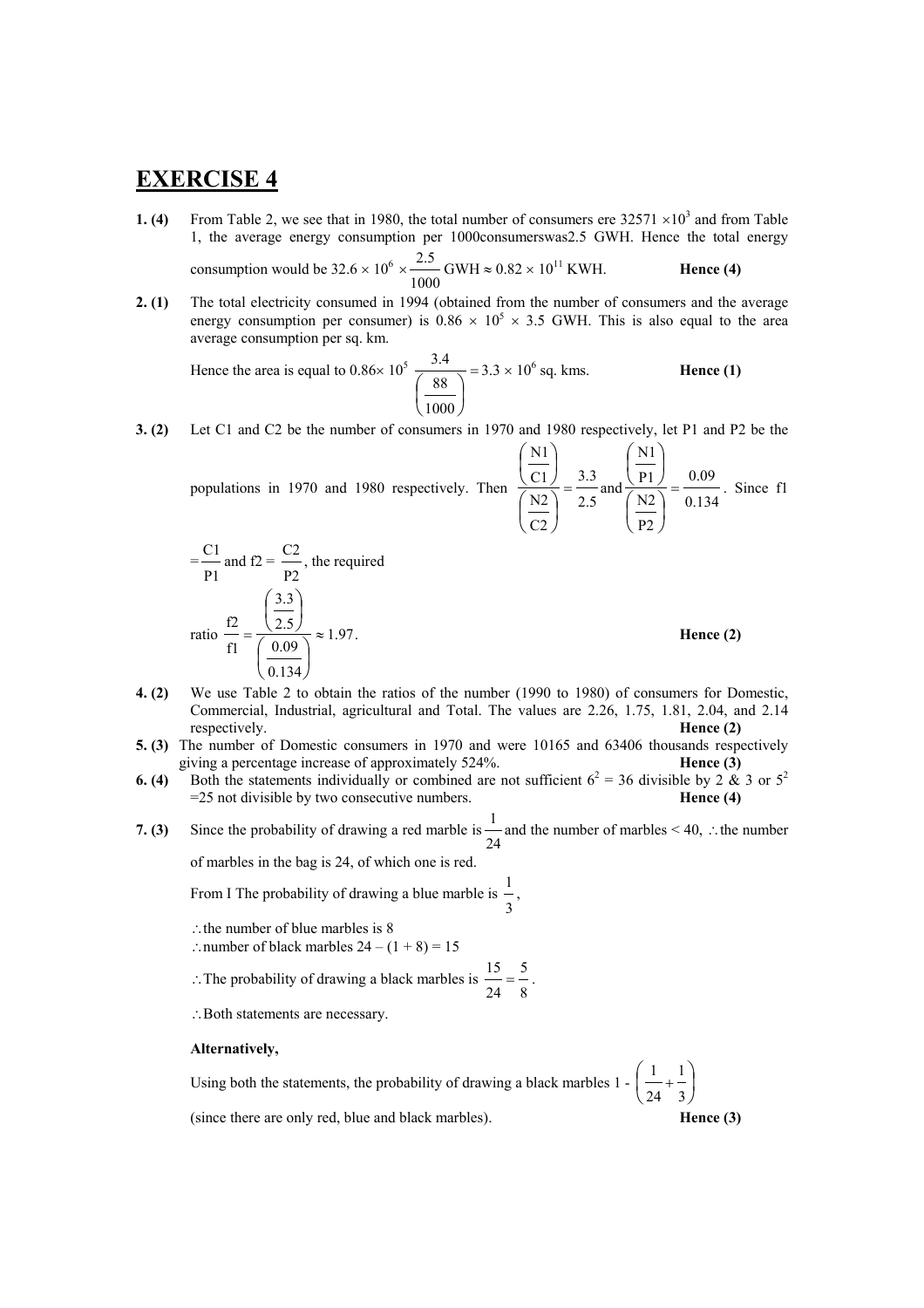**8. (3)** Possible values of x can be 1, 2, 3, 6, 17, 34, 51, 102 Form I :  $x + 17$  is divisible by 3  $\therefore$  x + 2 is also divisible by 3 which is possible when x = 1or 34 From II :  $x + 2$  is divisible by 4 which is possible when  $x = 2, 6, 34$ ∴Using both statements, we have only one common value of x, i.e., 34. **Hence (3) 9. (3)** From I: Y can either be Rs.60 or Rs.120 From  $Y = 60$ ,  $X = 100$ When  $Y = 120$ ,  $X = 40$ From II,  $x > 50$ , therefore the 2<sup>nd</sup> case does not apply. ∴ $x = 100$ ;  $y = 60$ ∴Both statements are required. **Hence (3) 10. (3)** From I :  $\angle$ B >  $\angle$ A From II : We know  $B + C = 110^0$ ∴(B + C)<sup>2</sup> = 12,100  $B^2 + 2BC + C^2 = 12,100$  $\therefore BC = 2400$ ∴B +  $\frac{2400}{B}$  = 110<sup>0</sup>  $B - 110B + 2400 = 0$  $B = 80$  OR  $B = 30$  $B > A$ ∴∠B =  $180^0$  –  $(70 + 80)^0$  $\angle C = 30^0$ ∴Both statements are necessary. **Hence (3) 11. (2)** Let the effectiveness of A, B, C and D be 5x, 6x, 4x and 3x respectively then, total effectiveness of Ajit's drug  $\Rightarrow$  12  $\times$  5x + 15  $\times$  6x + 20 $\times$  4x + 28 $\times$  3x = 314x that of Bittu's and drug  $\Rightarrow$  37  $\times$  5x + 15  $\times$  6x + 13 $\times$  4x + 15 $\times$  3x = 372x

that of Chinku's drug  $\Rightarrow$  26 × 5x + 15 × 6x + 10× 4x + 34× 3x = 362x

### **Alternatively,**

The most effective drug B is in equal proportion in all drugs. Now the second most effective is A, Ajit's pharma can be easily eliminated as it has very less proportion of A compared to Bittu's and Chinku's drug. Again, Ajit pharma:  $37 \times 5 + 13 \times 4 + 15 \times 3 = 82$ Bittu's pharma :  $26 \times 5 + 10 \times 4 + 34 \times 3 = 272$  **Hence (2) 12. (3)** Side effect  $B + E$ C + For Ajit's drug, it I, 2 1  $\frac{20}{15 + 25} =$ 

For Bittu's drug, it is,  $\frac{12}{100} = 0.37$  $\frac{13}{15 + 20} =$ Fro Chinku's drug, it is, 1  $\frac{10}{15+15} = \frac{1}{3}$ . **Hence (3)** 

**13. (2)** Let the new composition of E be  $25 - x$  and that of be  $20 + x$ .

then,  $\frac{20+x}{15} \leq 1$  $15 + 25$  $\frac{20+x}{10} \leq$  $+25-$ + *x x*  $20 + x \le 20$  $x \leq 10$ ∴Maximum composition of C is  $20 + 10 = 30%$ . **Hence (2)** 

3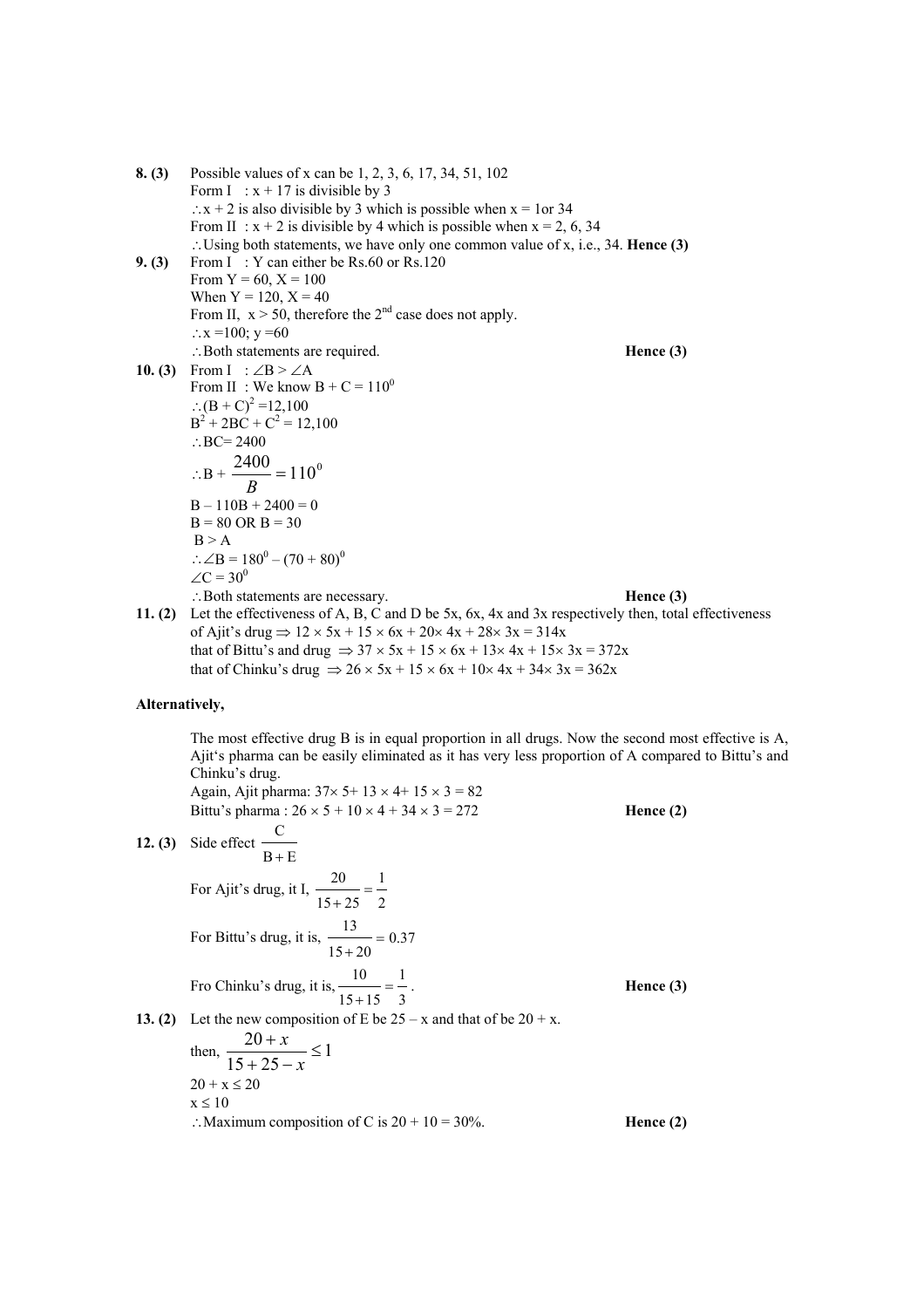- **14. (4)** We cannot answer this, unless the production of individual companies are given. **Hence (4)**
- **15. (4)**
- **16. (3)** The discount in Kolkata ticket is Rs.3535 and the discount in Delhi ticket is Rs. 2175 So with Rs.3535 ticket for 17 destination can be bought (any one of them except Delhi0 and with Rs.2175 tickets for 4 destinations i.e. Ahemedabad, Pune, Indore and Aurangabad can be bought (any one of them  $0.$  So answer is  $17 \& 4.$  **Hence (3) Hence (3) 17. (4)** Maximum discount in numerical terms is in Kolkata ticket.
- It is  $6855 3320 = \text{Rs.} 3535$  Lowest discount same way for Aurangabad is 647 Rs. So Rs. 3535 is almost 546% of Rs. 647. **Hence, (4)**
- **18. (3)** less than 50%

**19. (2)** 

|            | Case I |       | Case II |       |
|------------|--------|-------|---------|-------|
|            | To     | From  | To      | From  |
| Delhi      | 6095   | 3920  | 3920    | 3920  |
| Bhopal     | 4125   | 2371  | 2371    | 2371  |
| Ahemedabad | 3255   | 2017  | 2017    | 2017  |
| indore     | 3360   | 1965  | 1965    | 1965  |
|            | 16835  | 10273 | 10273   | 10273 |

So Expenditure in I case =27108

So Expenditure in II case = 20546

The solving in the second case  $= 6562$ it is approx. 24%. **Hence (2)** 

**20. (3)** From the options, it is obvious that only the top 4% numbers must be evaluated. The average size of the  $3<sup>rd</sup>$  and  $4<sup>th</sup>$  largest firms must be less than or equal to the average size of the first two firms.

Based on an inspection, the jump in textiles appears to be very large. The average fro the  $3<sup>rd</sup>$  and

 $4<sup>th</sup>$  firms is  $\frac{(10-0)}{ }=5$ 2  $\frac{(18-8)}{2}$  = 5. However, the first two firms' average is only  $\frac{8}{2}$  = 4 2  $\frac{8}{6}$  = 4. Hence, it is incorrect and needs to be corrected by subtracting 4%. **Hence (3) Hence (3)** Only option (3) shows the correction by 4%.

**21. (4)** The solution lies in estimating the size of the largest firms as a proportion of the total industry. Since the 3<sup>rd</sup> largest firms ≥ average of the 3<sup>rd</sup> and 4<sup>th</sup> firms, The 3<sup>rd</sup> largest firms ≥ 2  $\frac{(75-60)}{0}$  or

7.5%

Hence, the 2<sup>nd</sup> largest firms  $\geq 7.5\%$  or the largest firms  $\Leftarrow 60 - 7.5 = 52.5\%$ Also, largest firms  $\geq$  average of the top 2 firms Hence, the largest firms  $\geq 60/2$  or 30%.

 Hence, the size of the steel industry is between 0.525  $\frac{5000}{\phantom{000}}$  (about 9500) and  $\frac{5000}{\phantom{000}}$  (16667) 0.3  $\frac{5000}{16667}$ . Hence, (4)

is not possible **Hence (4)**

**22. (2)** It is obvious that steel, oil & gas shipping and Elevators have less than 20 firms. Now, the average size of the top 10 firms  $\ge$  the average size of all the remaining firms. Consider the leather industry. The average size of the top 10 firms  $=$   $\frac{1}{2}$ 10  $\frac{10}{2}$  = 1%. Hence, each of the

remaining firms cannot be larger than 1% and there must be at least  $\frac{1}{\sqrt{2}} = 90$ 1  $\frac{90}{2}$  = 90 such firms. In all, then there must be at least 100 firms.

Similarity, Textiles has at least 17 firms. Hence, leather, textiles and chemicals definitely have at

least 20 firms. **Hence (2)**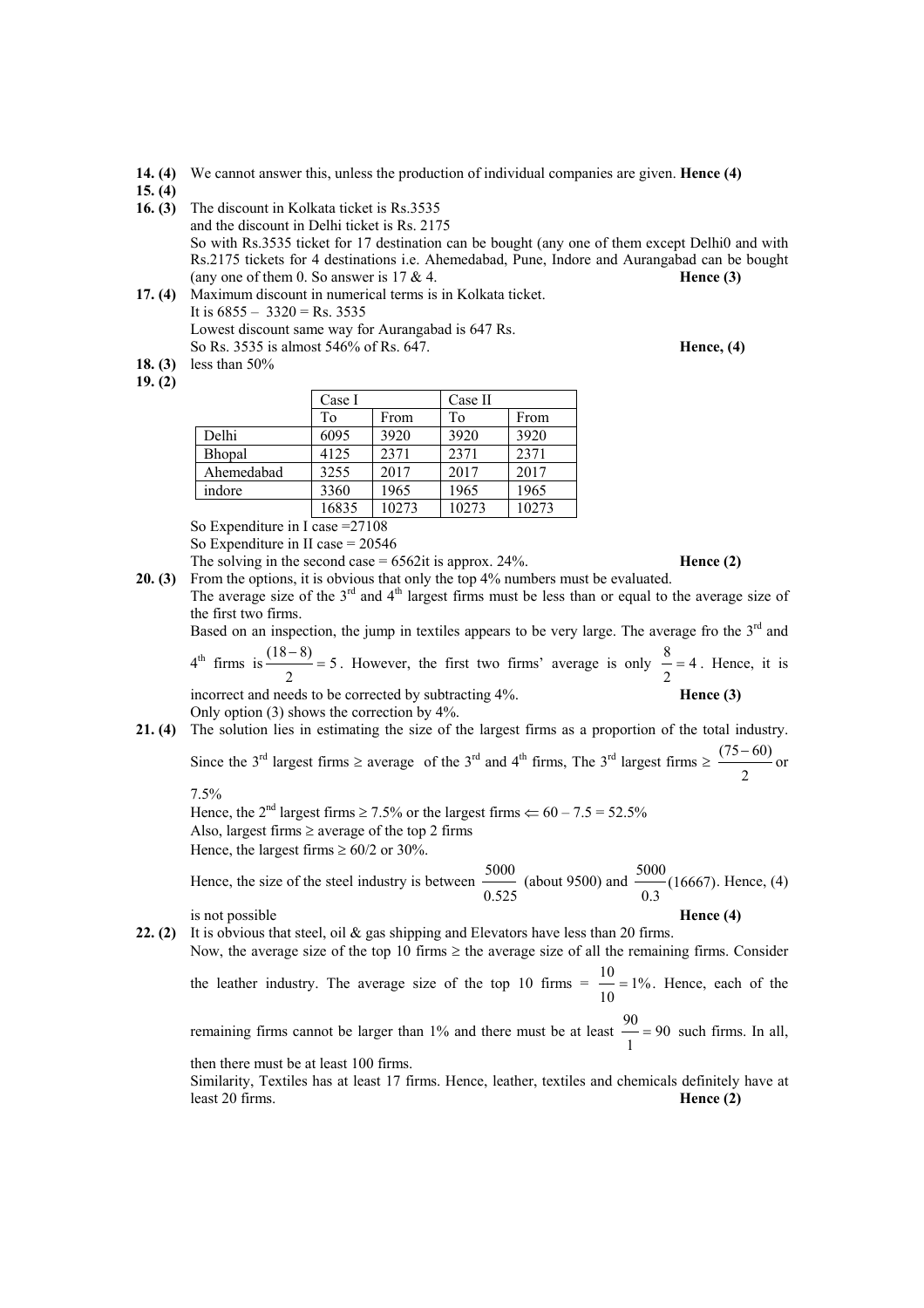- **23. (4)** Option (1) is a red herring and is false. Applying these rules, it can be seen that a maximum of 3 industries can face restrictions (Steel, Oil & Gas and Elevator). We do not know the number of industries where the largest firms is government owned. Hence, options (2) and (3) cannot be evaluated. **Hence (4)**
- **24. (2)** Consider the current year. Maximum possible size of the  $4<sup>th</sup>$  largest firms = average of  $3<sup>rd</sup>$  and  $4<sup>th</sup>$

largest firms= 2  $\frac{(75-60)}{2}$  = 7.55 of the industry. Assuming the remaining firms (the firms other

than the top 4 firms) are the same size (7.5%), there would have been 7.5  $\frac{100 - 75}{\text{or } 3.33 \text{ or } 4 \text{ firms}}$ 

other than the top 4. Hence, a total of at least 8 firms in this year. There were at least 2 mergers last year. Hence, last year's minimum  $= 8 + 2 = 10$ . **Hence (2)** 

**25-28.**

For this caselet consider possibilities one by one. E.g. first suppose Ria gets soup then Janet gets hot coffee (statement 1), Venna gets gums (statement 5) and Ria gets hot coffee (statement 9) which contradicts our supposition; hence, rejected.

Next suppose Gia gets soup then Ria gets gums (statement 11). Then if Janet get hot coffee, Veena gets gums (statement 5), which is not possible. So, Janet gets tea and remaining Veena gets hot coffee.

### **25. (1) 26. (3) 27. (2) 28. (4) 29. (3) 30. (3) 31. (2) 32. (4)**

- **33. (2)** Two other teams each must have at least 3 members.
- **34. (1)** This team contains members from two of the original teams only.
- **35. (1)** Since neither of two new teams has any member from team A3, both members of A3 will have to be accommodated in the third team which, however, is not allowed.

**36. (3) 37. (1)**

**38-39** The second resident always speaks truth (so, not a govt. official) First speaker may speak truth (IS not & denies being a govt. official) or may tell a lie (is a govt. official but denies being one) – in either case denying being a govt. official. If first resident speaks truth the third one tells a lie and vice-versa.

**38. (3) 39. (4)**

**40. (3)** History of Modern Europe (HME) + American History (AH) = 90 + 90 = 180, but there are only 120 students. Thus, at least 60 students selected both of the above subjects. HME and AM  $+$ Ancient Indian History (AIH) =  $60 + 105 = 165$ . Thus, again, as there are only 120 students, at least 45 would have taken all three of above. Using the same logic,  $(45 + 105) - 120 = 30$  students at least would select all the four subjects.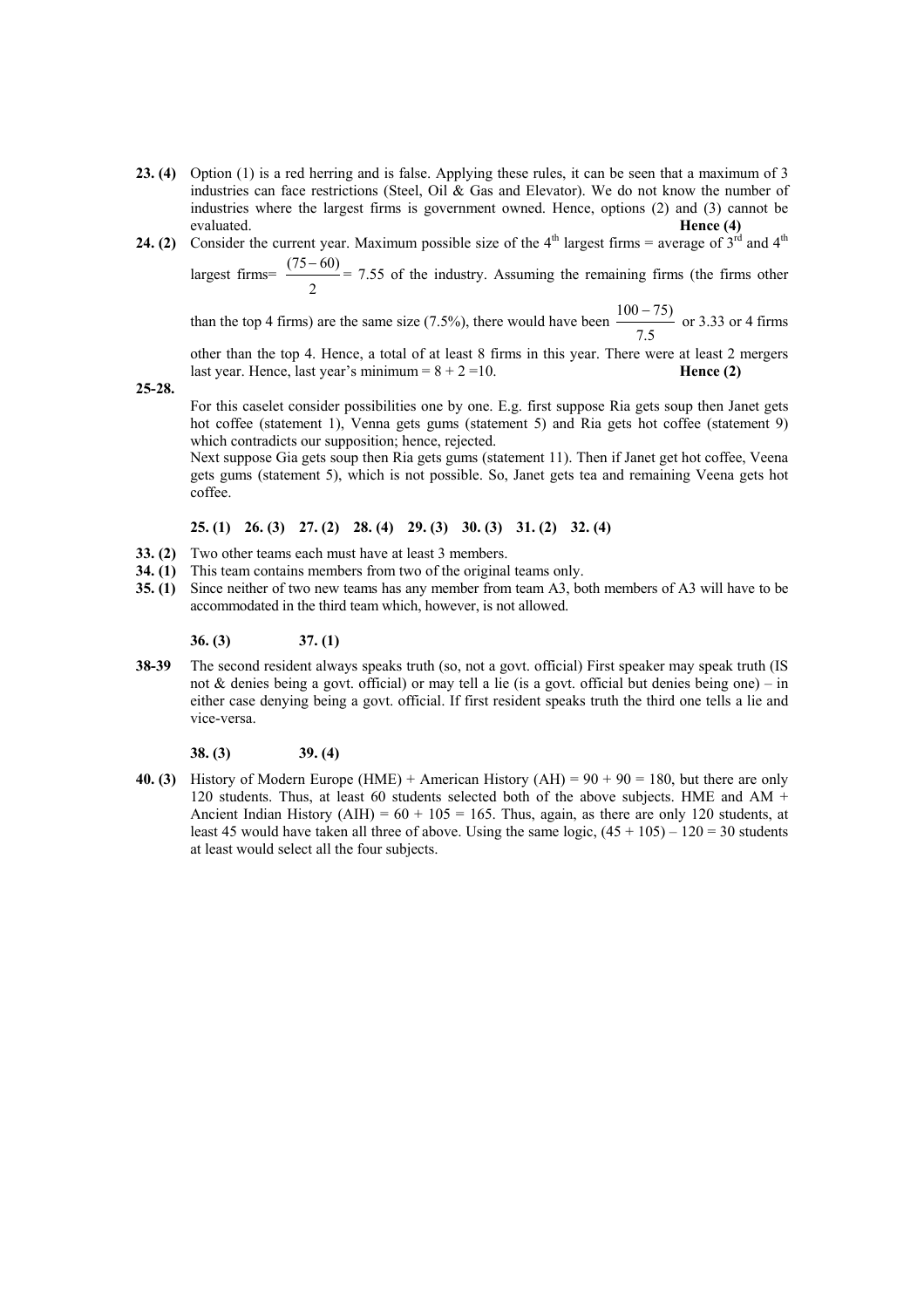# **EXERCISE 5**

- **1. (4)** The data is insufficient as the manufacturing cost of the liquor is not mentioned anywhere for any of the states.
- **2. (4)** The data is insufficient, as the excise duty per litre for the year 1986 is not mentioned.
- **3. (4)** The data is insufficient, as the amount of liquor supplied to four states is not mentioned. The amount of liquor supplied in Tamil Nadu is only mentioned and moreover for the first bar graph the year is not mentioned.
- **4. (4)** The data is insufficient as the sales for the period is not mentioned in the question. Therefore, the answer is 4.
- **5. (1)** The average value of the contract secured during the years =  $(100.5 + 67 + 141 + 143.9 + 65)/5 =$ 103.48
- **6. (2)** Considering 1985 as the performance base of 100% i.e. 67 = 100% the figure for the indices for different vears are shown in the table below: Index is calculated as  $67 = 100$  (Base year 1985) Index for 1984 is therefore =  $100/67 \times 100.5 = 150$  (contract secured is 100.5)
- **7. (2)** There is decline in contract secured only in the year 85 and 88 compared to the previous year. The highest % decline in the value of contract secured is for year  $1988 = \{(143.9 - 65)/143.9\} \times$  $100 = 54.82\%$
- **8. (2)** The estimated cost of material in  $1990 = 80 + 45 + 12 + 18 = 155$ . The estimate cost in  $1991 = 75 + 60 + 16 + 21 = 172$ Cost of material rises by 5% and hence, the estimated cost will rise by the amount =.05  $\times$  (155 +  $172$ ) = 16.35.
- **9. (2)** The ratio of cost of materials to labour cost = Total cost of material for the years/Total labour cost for the years Using the above formulae, the ratio comes as 8 : 1
- **10. (3)** The total expenditure is required to be kept within Rs. 700 lakh. The estimated total expenditure = Rs.  $(52.1 + 267.5 + 196.4 + 209.5) =$  Rs. 725.5 lakh The amount to be cut down = Rs.  $(725.25 - 700) =$  Rs. 25.5 lakh This amount is cut equally in all the years on expenditure of administration and hence cut in each year = Rs.  $25.5/4 = \text{Rs. } 6.375$  lakh. % cut for year  $1986 = (6.375/15) \times 100 = 42.5\%$ .
- **11. (4)** Let the total length of the railway line to be laid is x km in the given years. Length of line is proportional to the provision for material and labour cost. That means x kms is laid for Rs. (sum of material and labour cost for the given years). For Rs. 597.1 lakh, x km line is laid Therefore by Rs. 175 lakh,  $(x/597.1)$  X 175 = 0.3x
- **12. (1)** Total estimate = Rs. 725.5 Lakh; Estimate of contingencies = Rs. 25.2 lakh Now the estimate of contingencies is doubled as it is felt inadequate = Rs. 50.4 % increase in total estimate =  $(25.2/725.5) \times 100 = 3.47\%$
- **13. (2)** At the end of 1990, the entire amount for the project has been spent = 725.5 lakh. For 1991, the amount spent = Rs. 209.5. The total amount spent on the project is Rs.  $(725.5 + 209.5) =$  Rs. 935 lakh. % by which the actual expenditure exceeds the estimated =  $\{(209.5/725.5)\}\times 100 = 28.8\%$
- **14. (1)** Referring table 5, we can directly say that % of blue sari sold is maximum in the region  $2 = 33\%$
- **15. (2)** Referring table 4, we can say directly say that minimum % of green sari is sold in region  $6 = 14\%$
- **16. (4)** Referring table 5, it is quite obvious that % of magenta saris sold is maximum for region  $1 = 44\%$
- **17. (2)** The popularity of any colour in any region can be checked by looking the % sale of that colour in that region i.e. referring table 4. The most popular colour in region 12 is brown
- **18. (3)** Refer to table 3 to know % of saris sold to saris stocked for each colour in each region. The region-colour combination that accounts for the highest % of sales to stock is  $(4, Brown) =$ 74%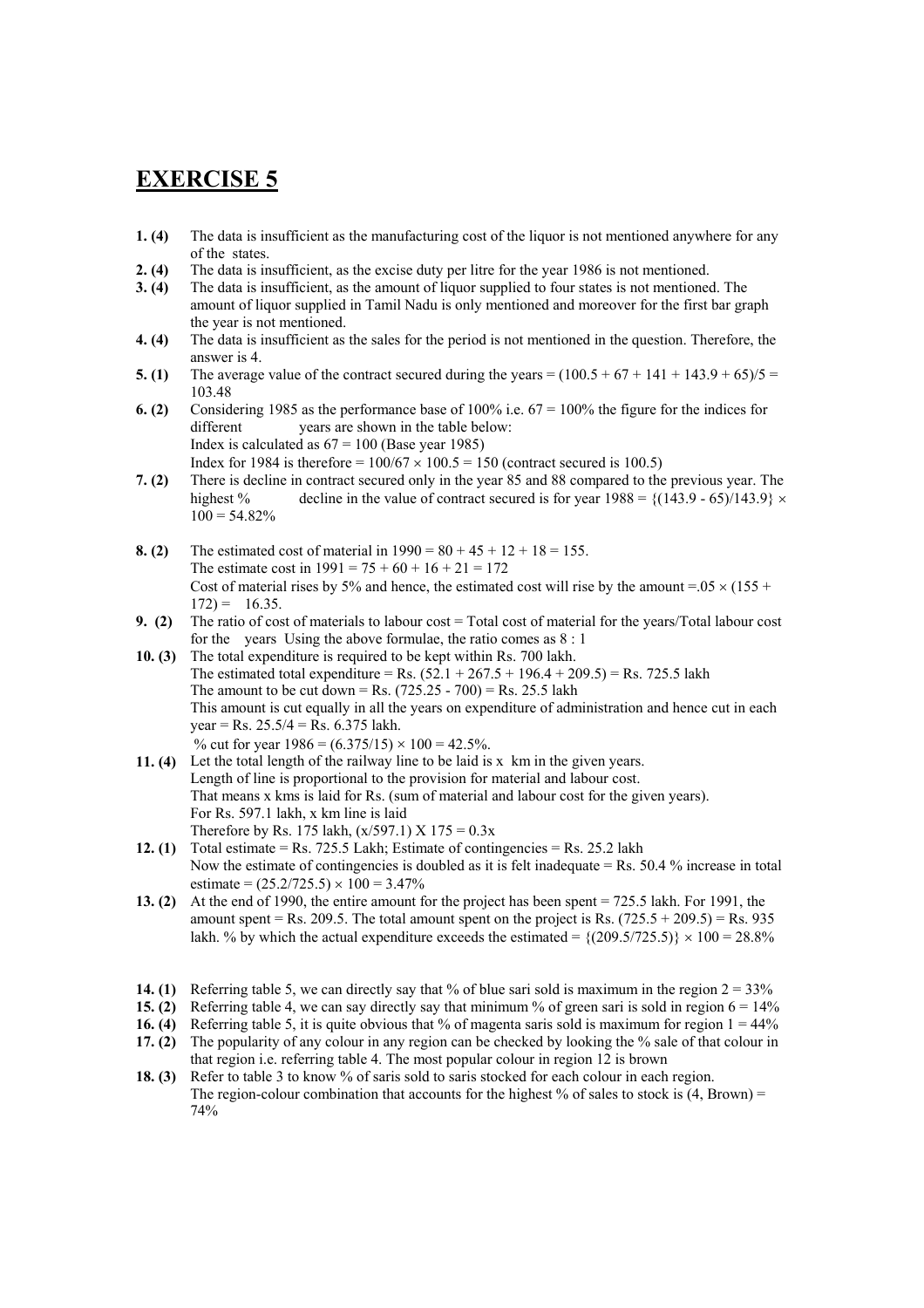- **19. (4)** The area which was brought under irrigation in 1986-87 = (24 23.2) + (34.2 32.77) = 2.23 million hectares
- **20. (1)** Consumption of chemical fertilisers per hectare of gross cropped area is given by {Total consumption of chemical fertiliser/gross cropped area} The consumption of chemical fertiliser per hectare of gross cropped are is lowest for the year  $1984-85 =$   $(3.68 + 1.21 + 0.62)/173.1 = 0.0318$  ton per hectare
- **21. (4)** In year 1987-88 a part of minor irrigated area is brought under major and medium areas as it was the cumulative figures and hence data for minor irrigation for 1987-88 must be greater than the previous year, but it is not so.
- **22. (1)** Refer to the table showing High yielding varieties. In year 1988-89, wheat jowar and bajra shows a decline from previous year and that is the maximum number of crop.
- **23. (3)** The travelling time was 5000/66 hours. The stopping time was  $1^2 + 2^2 + 3^2 + ... + 10^2$  minutes.
- **24. (3)** If the number of children older than 5 years of age is x and the number of children younger than 5 years of age is y, then  $5x + 6y = 43$ . The only values of x and y satisfying the equation are  $x = 5$ and  $y = 3$ .
- **25. (2)** P lies between 2371 and 2379. If P is divisible by 4, it could be 2372 or 2376. But if it is divisible by 9, it can only be 2376.
- **26. (2)**  $[(x^{-1} y^{-1})/(x^{-2} y^{-2})] = (1/x 1/y)(1/x^2 1/y^2) = 1/(1/x + 1/y)$ . If x and y are both greater than 2,  $1/x$ and  $1/y$  are both less than 0.5. Hence  $1/x + 1/y$  is less than 1, or its reciprocal is greater than 1.
- **27. (3)**  $x + z = 2x + (y x) + (z y) = 2x + 2 + 2 = 2x + 4$ . Since x is odd (dos not have a factor 2),  $2x + 4$ is not divisible by  $\hat{4}$ .
- **28. (3)** Let the average speed from C to M be s, and the distance be x. Then from M to T, the speed is 2s and the distance is 0.3x. Average speed of the entire journey = distance / time =  $(x + 0.3x) / (x/s)$  $+ 0.3x/2s = 2.6s/2.3 = 40.$
- **29. (2)** If w is not older than V, he is younger than or the same age as Y. Hence Z is younger than X.
- **30. (4)** The change in the prices of the two products over the next five years cannot be determined.
- **31. (2)**  $x y$  will always be 2.  $x + y < 10$  does not specify the numbers.
- **32. (4)** If CP is 80% of SP, then SP is 125% of CP, or the profit is 25%.
- **33.** (1) If the length is I, the breadth is 48/1, and the diagonal is  $\sqrt{[i^2 + (48/1)^2]} = 10$ . Hence I can be found.
- **34. (3)** If a price reduction of 50% enables me to buy 48 bananas in Rs. 12, I can buy 48 bananas for Rs. 24 at the original price. ∴ The price of a banana is 50 paise.
- **35. (4)** The only two positive numbers whose squares add up to 116 are 4 and 10.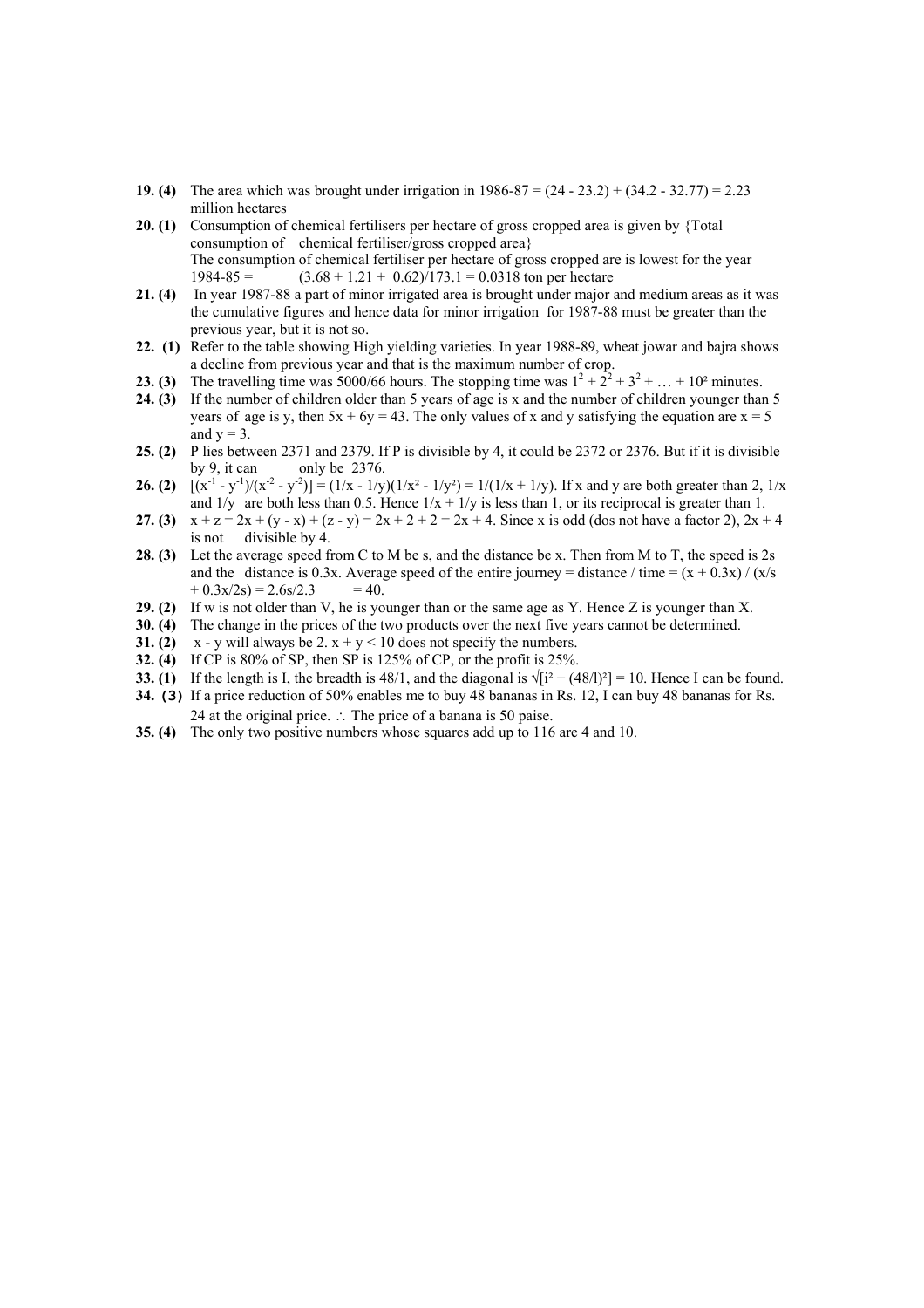# **EXERCISE 6**

**Direction for 1 to 4:** First of all derive a general formula for Bankatlal's monthly salary

|               | week | 2 week | 3 week | 4 week |
|---------------|------|--------|--------|--------|
| Hours of rest |      |        |        |        |
| Working hrs.  |      |        |        |        |

Thus for every month,  $1^{st}$  &  $3^{rd}$  week and  $2^{nd}$  week must be identical.

Salary per day in 1<sup>st</sup>  $\&$  3<sup>rd</sup> week = KY, where k = wage per hour

Salary per day in  $2^{nd}$  & 4<sup>th</sup> week = kX/2

Total monthly salary =  $1$ {ky + kX/2} = 6k(2Y + X), where

 $x =$  hours of rest per day,  $Y =$  working hours per day in the 1<sup>st</sup> week of the month.

### **Direction for 1 to 4**

- **1.** (1) Fro the 1<sup>st</sup> month  $X = 2$ ,  $Y = 5$ , so total salary = 6x 20 (2x 5 + 2) = Rs. 1440.
- **2. <b>(3)** Total salary for 4 months =  $[1440 + 120 \{ (2 \times 7 + 3) + (2 \times 6 + 4) + (2 \times 8) \}] = \text{Rs.} 7320$

Average Salary 
$$
=
$$
  $\frac{7320}{4}$  = Rs.1830.

- **3. (2)** Under New Scheme salary per day in  $9^{th}$  &  $11^{th}$  week =  $25 \times 6$   $5x4$  = Rs. 130 Under New Scheme salary per day in  $10^{th}$  &  $12^{th}$  week =  $25 \times 4 - 4x6 = \text{Rs.} 70$ Under New Scheme total salary for  $3^{rd}$  month = 12 (130 + 70) = Rs. 2400 Under previous scheme total salary for  $3<sup>rd</sup>$  month = 120 (2 × 6 + 4) = Rs. 1920 Difference =  $2400 - 1920 = Rs. 480$ .
- **4.** (2) As per the conditions salary for first 3 months =  $(1440 + 2040 + 2400) =$  Rs. 5880 For  $4^{th}$  month salary per day in 13<sup>th</sup> & 15<sup>th</sup> week =  $8 \times 25 =$  Rs. 200 For  $4^{th}$  month salary per day in  $14^{th}$  &  $16^{th}$  week = -  $8 \times 5 = (-40)$ Total salary for  $4^{th}$  month = 12 (200 - 40) = Rs. 1920 Total salary for  $16$  weeks =  $\{1440 + 2040 + 2400 + 19$
- **5. (2)** In order to manufacture maximum number of units, make Q on both the machines as time taken for manufacturing one unit of Q is less on both the machines. And maximum number of units obtained =  ${(8 + 8) \times 60}/6 = 160$ .
- **6. (1)** As per the given condition number of units of P should be three times that of Q. One unit of P takes less time on M2 as compared to that on M1. So manufacture P on all the time available on M1, number of units of P obtained =  $(8 \times 60)/8 = 60$ . Now number of units of Q required to fulfil the given condition =  $(60/3)$  = 20. Time taken to manufacture 20 units of Q on M2 = 20  $\times$  6 = 120 min. Remaining time available on machine  $M2 = (8 \times 60) - (120) = 360$  min. In this time manufacture 3 units of P followed by 1 unit of  $Q \&$  continue till all the available time is utilised. Time taken to manufacture 3 units of P & 1 unit of Q on M1 =  $(3 \times 8 + 6) = 30$  min. Thus in 360 min 36 units of P  $\&$  12 units of Q will be manufactured  $\&$  idle time will be zero.
- **7. (3)** Here four different method is given and to compare each method we will bring them into common platform so that we can compare them. Taking the LCM of 48, 64, 53 and 71 which will give total number quantities to be manufactured and hence we will see which method is taking maximum idle machine hour to manufactured this number of quantities. LCM of 48, 64, 53 and  $71 = 722496$ By method a) Total idle machine hours  $(722496 \times 3)/48 = 45156$  min
	- b) Total idle machine hours  $(722496 \times 12)/64 = 135468$  min
	- c) Total idle machine hours  $(722496 \times 10) = 136320$  min
	- d) Total idle machine hours  $(722496 \times 9)/71 = 91584$